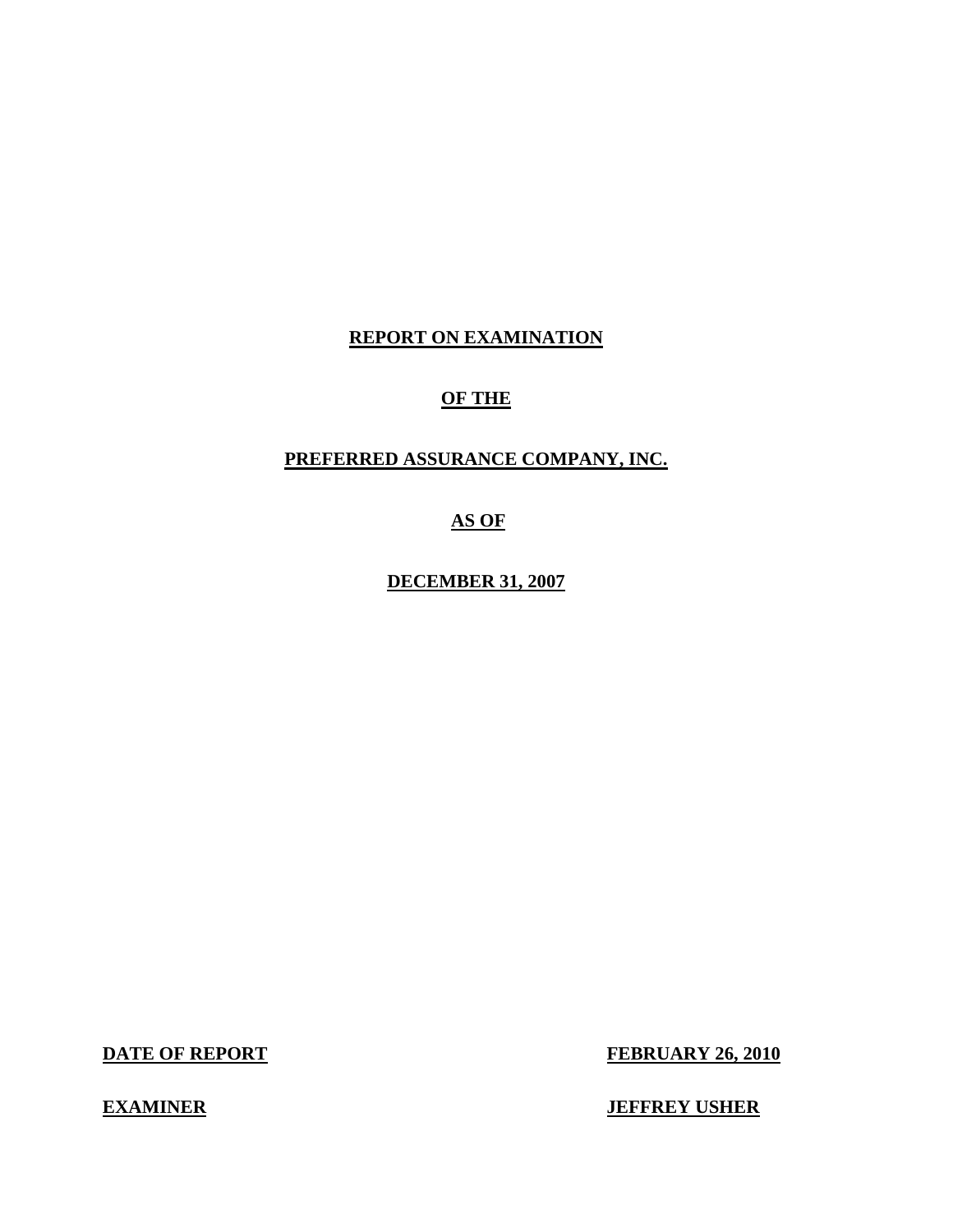## **TABLE OF CONTENTS**

## **ITEM NO.**

## **PAGE NO.**

| 1. | Scope of examination                        | $\overline{2}$ |
|----|---------------------------------------------|----------------|
| 2. | Description of the Plan                     | 3              |
|    | A. Management and controls                  | 3              |
|    | B. Territory and plan of operation          | 5              |
|    | C. Reinsurance                              | 7              |
|    | D. Holding company system                   | 8              |
|    | E. Consolidated tax agreement               | 18             |
|    | F. Significant operating ratios             | 19             |
|    | G. Allocation of expenses                   | 19             |
|    | H. Abandoned Property Law                   | 21             |
| 3. | <b>Financial statements</b>                 | 23             |
|    | A. Balance sheet                            | 23             |
|    | B. Statement of revenue and expenses        | 24             |
| 4. | Claims unpaid                               | 25             |
| 5. | Subsequent events                           | 26             |
| 6. | Compliance with prior report on examination | 28             |
| 7. | Summary of comments and recommendations     | 30             |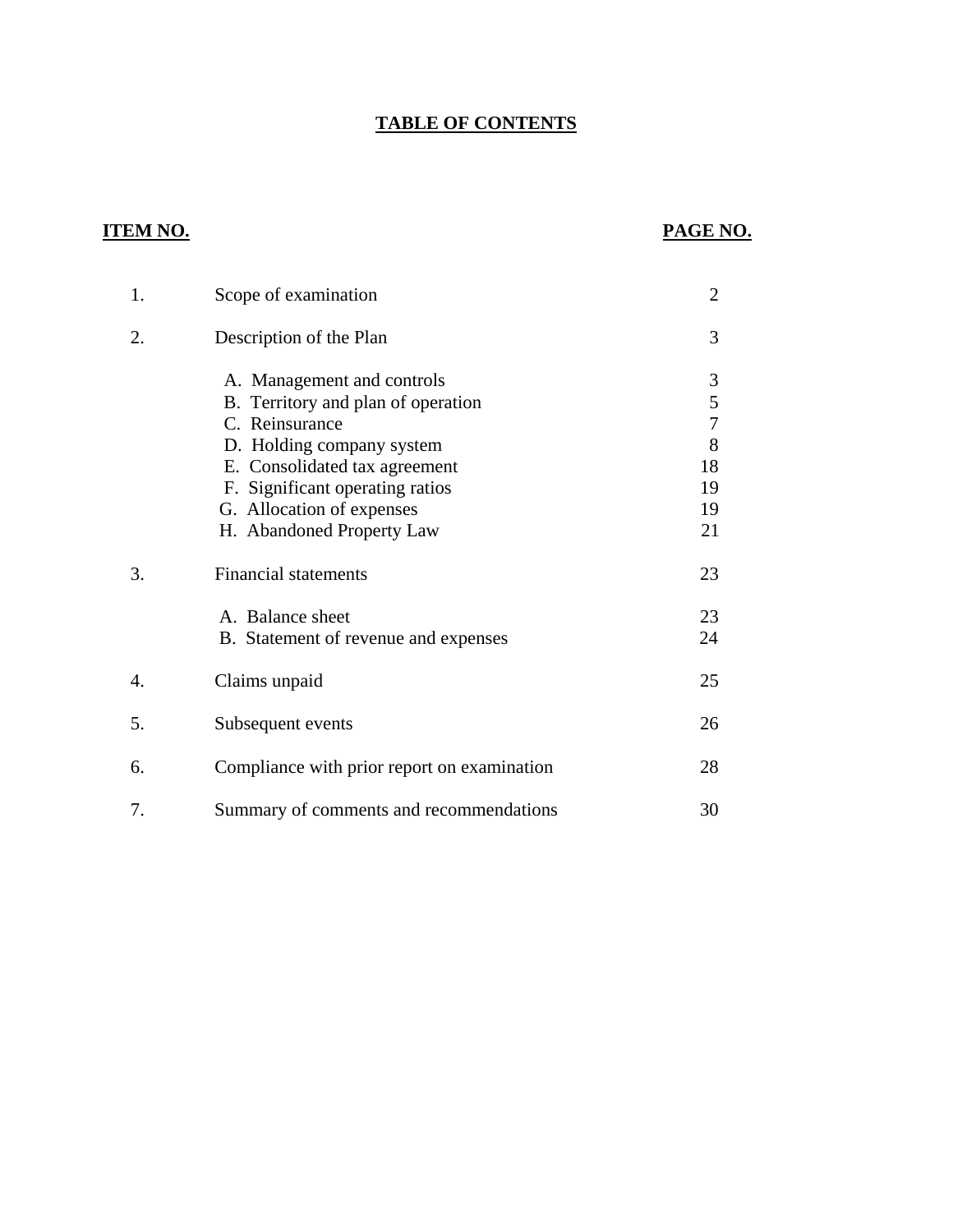

STATE OF NEW YORK INSURANCE DEPARTMENT 25 BEAVER STREET NEW YORK, NEW YORK 10004

David Paterson Governor

James J. Wrynn Superintendent

February 26, 2010

Honorable James J. Wrynn Superintendent of Insurance Albany, New York 12257

Sir:

Pursuant to the provisions of the New York Insurance Law and acting in compliance with the instructions contained in Appointment Number 22770, dated June 1, 2009, attached hereto, I have made an examination into the financial condition and affairs of Preferred Assurance Company, Inc. (PAC), a not-for-profit corporation licensed pursuant to Article 43 of the New York Insurance Law. The following report thereon is respectfully submitted.

The examination was conducted at the home office of Preferred Assurance Company, Inc. located at 625 State Street, Schenectady, New York 12305.

Wherever the designations "the Plan" or "PAC" appear herein, without qualification, they should be understood to indicate Preferred Assurance Company, Inc.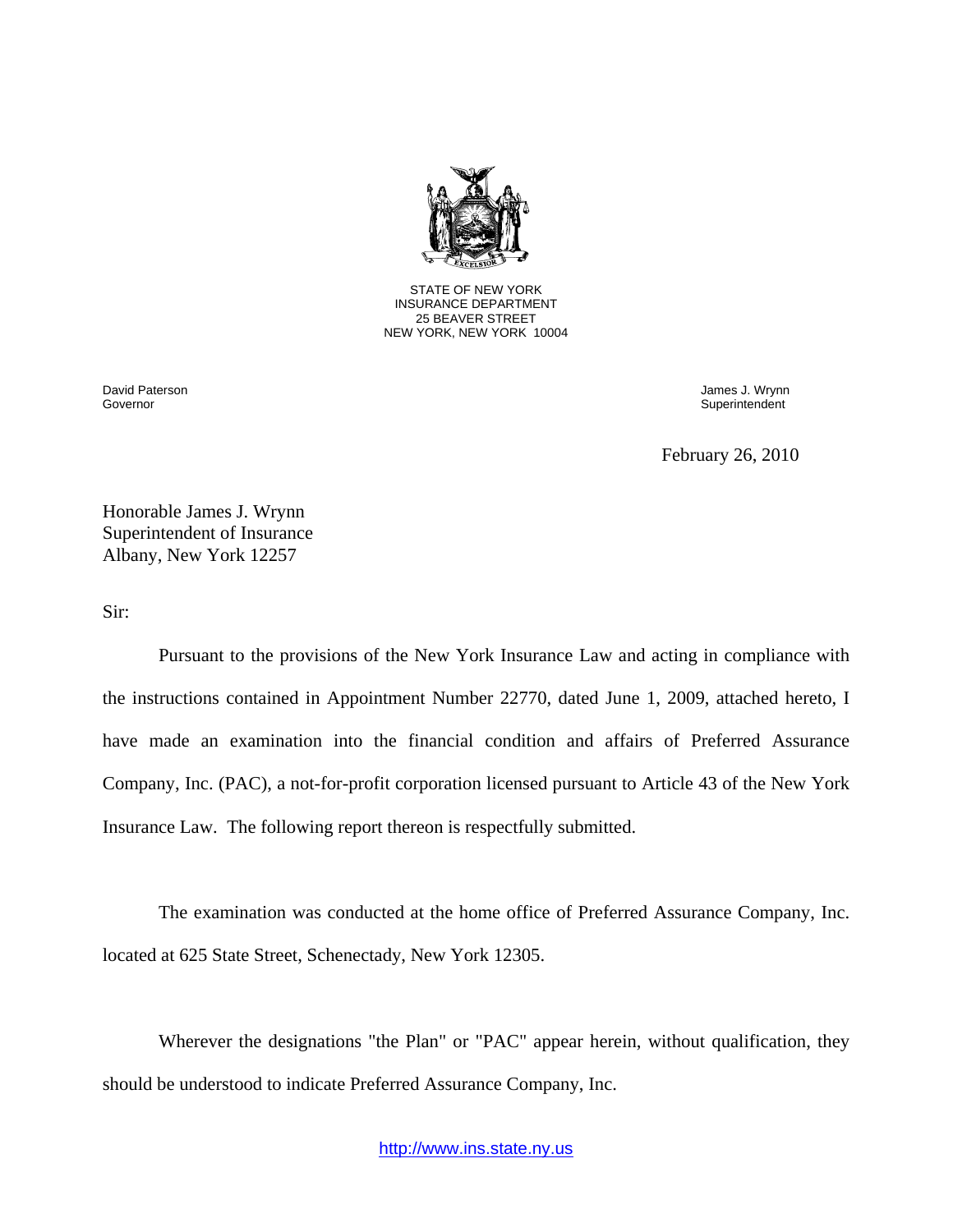#### 1. **SCOPE OF EXAMINATION**

<span id="page-3-0"></span>The previous examination of the Plan was conducted as of December 31, 2004. This examination covered the three-year period from January 1, 2005 through December 31, 2007. Transactions occurring subsequent to December 31, 2007 were reviewed where deemed appropriate by the examiner.

The examination comprised a verification of assets and liabilities as of December 31, 2007, in accordance with statutory accounting principles (SAP), as adopted by the Department, a review of income and disbursements deemed necessary to accomplish such verification, and utilized, to the extent considered appropriate, work performed by the Plan's independent certified public accountants. A review or audit was also made of the following items as called for in the *Examiners Handbook of the National Association of Insurance Commissioners* (NAIC):

 Loss experience History of the Plan Management and controls Corporate records Fidelity bonds and other insurance Reinsurance Territory and plan of operation Growth of the Plan Accounts and records Financial statements

This report on examination is confined to financial statements and comments on those matters that involve departures from laws, regulations or rules, or which are deemed to require explanation or description.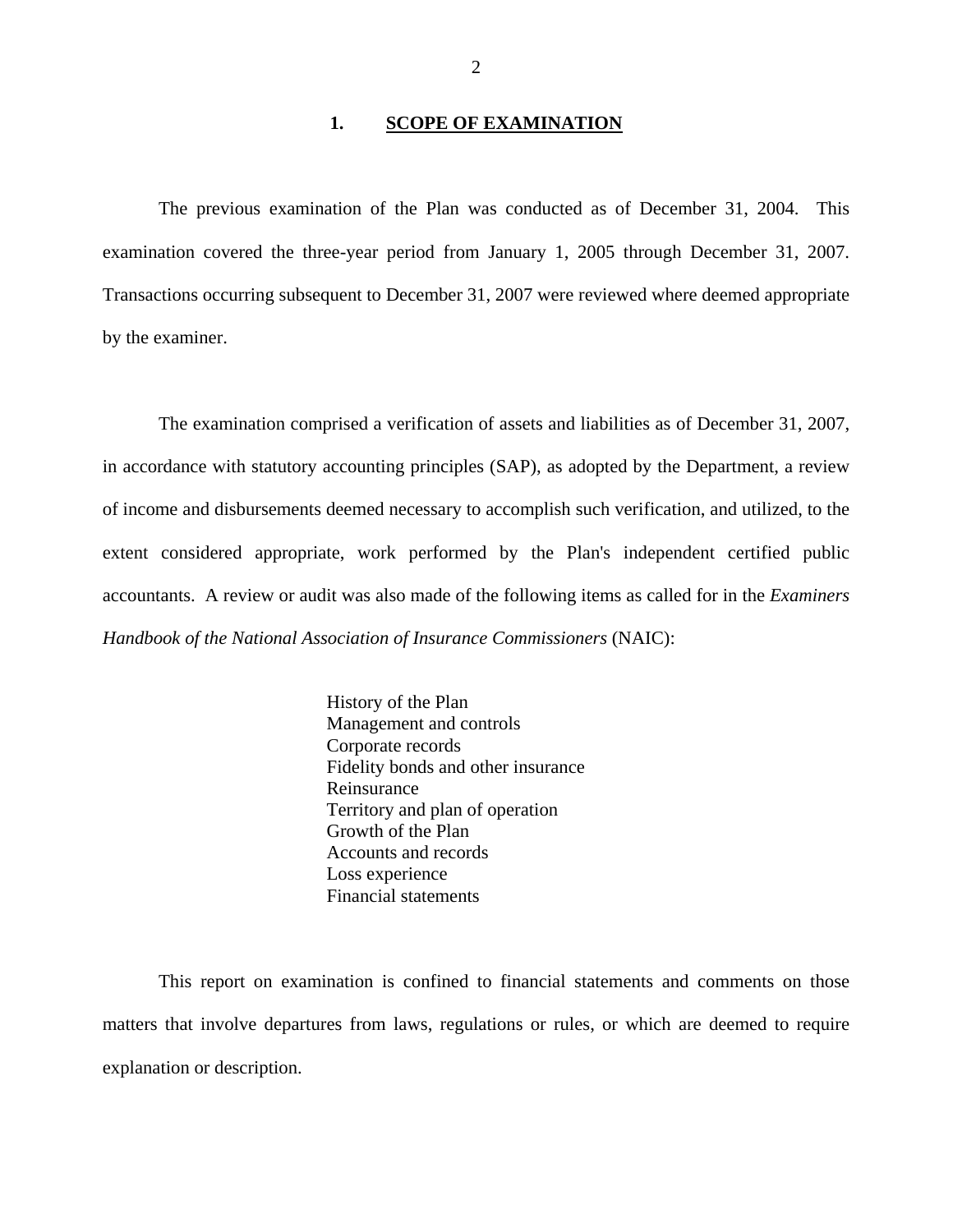<span id="page-4-0"></span>A review was also made to ascertain what action, if any, was taken by the Plan with regard to comments and recommendations contained within the prior report on examination.

#### **2. DESCRIPTION OF THE PLAN**

Preferred Assurance Company, Inc. was incorporated on June 2, 1992, pursuant to Section 402 of the New York Not-For-Profit Corporation Law. The Plan was licensed on August 6, 1992, to do business within New York State as a non-profit Health Service Corporation pursuant to the provisions of Article 43 of the New York Insurance Law. The Plan commenced operations in New York State in 1993.

The Plan is a membership corporation as defined within the New York Not-For-Profit Corporation Law. Pursuant to Article I of its by-laws, the Plan has one member only, MVPRT Holdings, Inc. (MVPRT). MVPRT is a holding company for three New York State and two New Hampshire regulated entities within the MVP Health Care, Inc. holding company system. Further details relative to MVPRT may be found in the "Holding Company System" section (2D) of this Report on Examination.

#### A. Management and Controls

The by-laws of the Plan provide for management to be vested in a board of directors consisting of not less than four directors.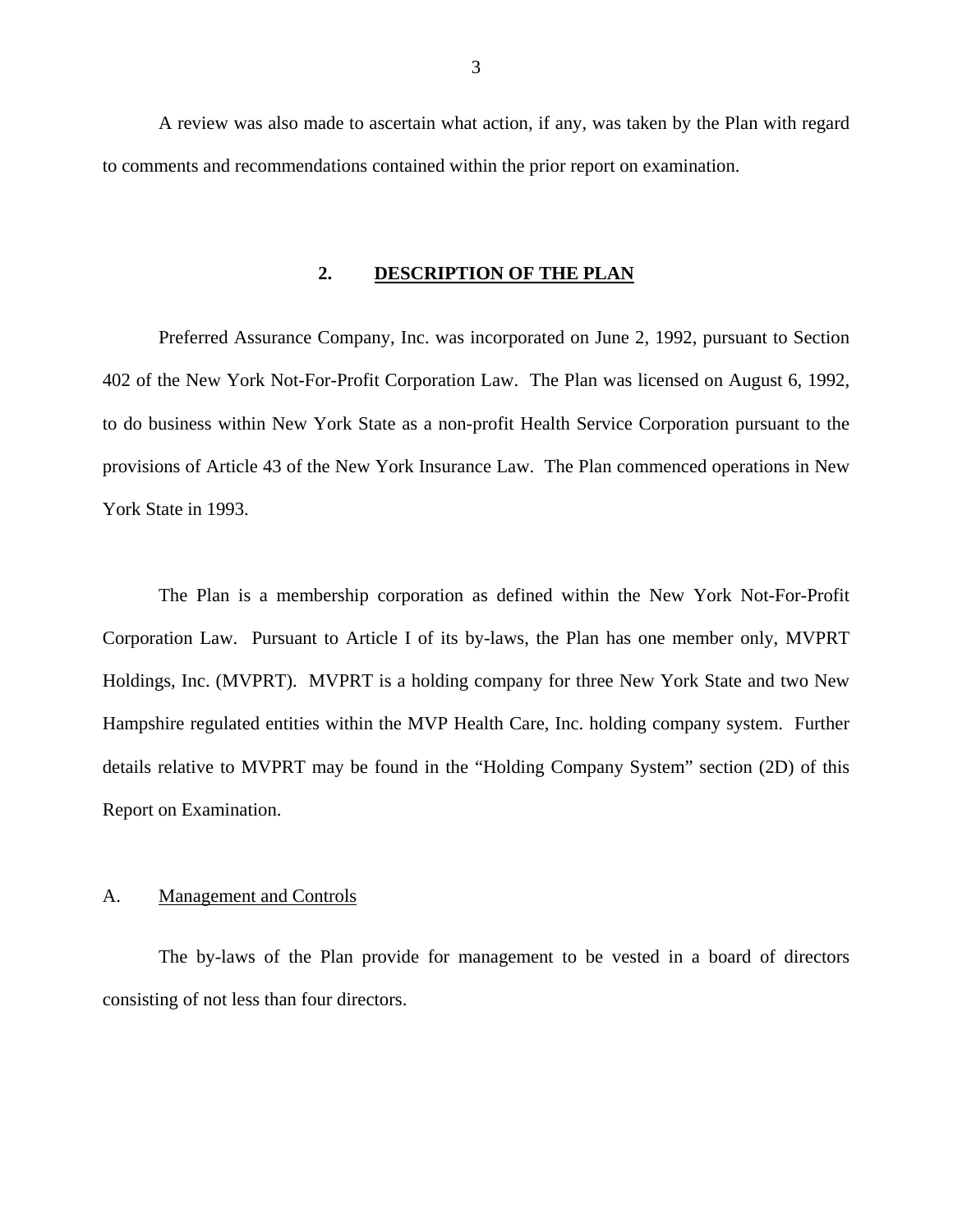As of December 31, 2007, the Plan's board of directors was comprised of seven (7) members as set forth below:

| Name and Residence                            | <b>Principal Business Affiliation</b>                                   |
|-----------------------------------------------|-------------------------------------------------------------------------|
| <b>Provider Representative</b>                |                                                                         |
| Michael Schneider, MD<br>Rochester, New York  | Physician,<br>Rheumatology Associates of Rochester                      |
| <b>Community Representatives</b>              |                                                                         |
| Gary Bonadona<br>Webster, New York            | Director, Rochester Regional Joint Board,<br>UNITE HERE, AFL-CIO, CLC   |
| William Reddy<br>Rochester, New York          | Treasurer & Chief Operating Officer,<br>Veterans' Outreach Center, Inc. |
| Michael Copeland<br>Rochester, New York       | Manager, Human Resources,<br>Alstom Signaling, Inc.                     |
| <b>Public Representatives</b>                 |                                                                         |
| Anthony M. Constanza<br>Webster, New York     | Retired                                                                 |
| Wilfred J. Schrouder<br>Penn Yan, New York    | Retired                                                                 |
| Gerald E. Van Strydonck<br>Fairport, New York | Retired                                                                 |

The minutes of all meetings of the board of directors and committees thereof, held during the examination period, were reviewed. During the examination period, board meetings were generally well attended. All directors attended at least one-half of the meetings they were eligible to attend.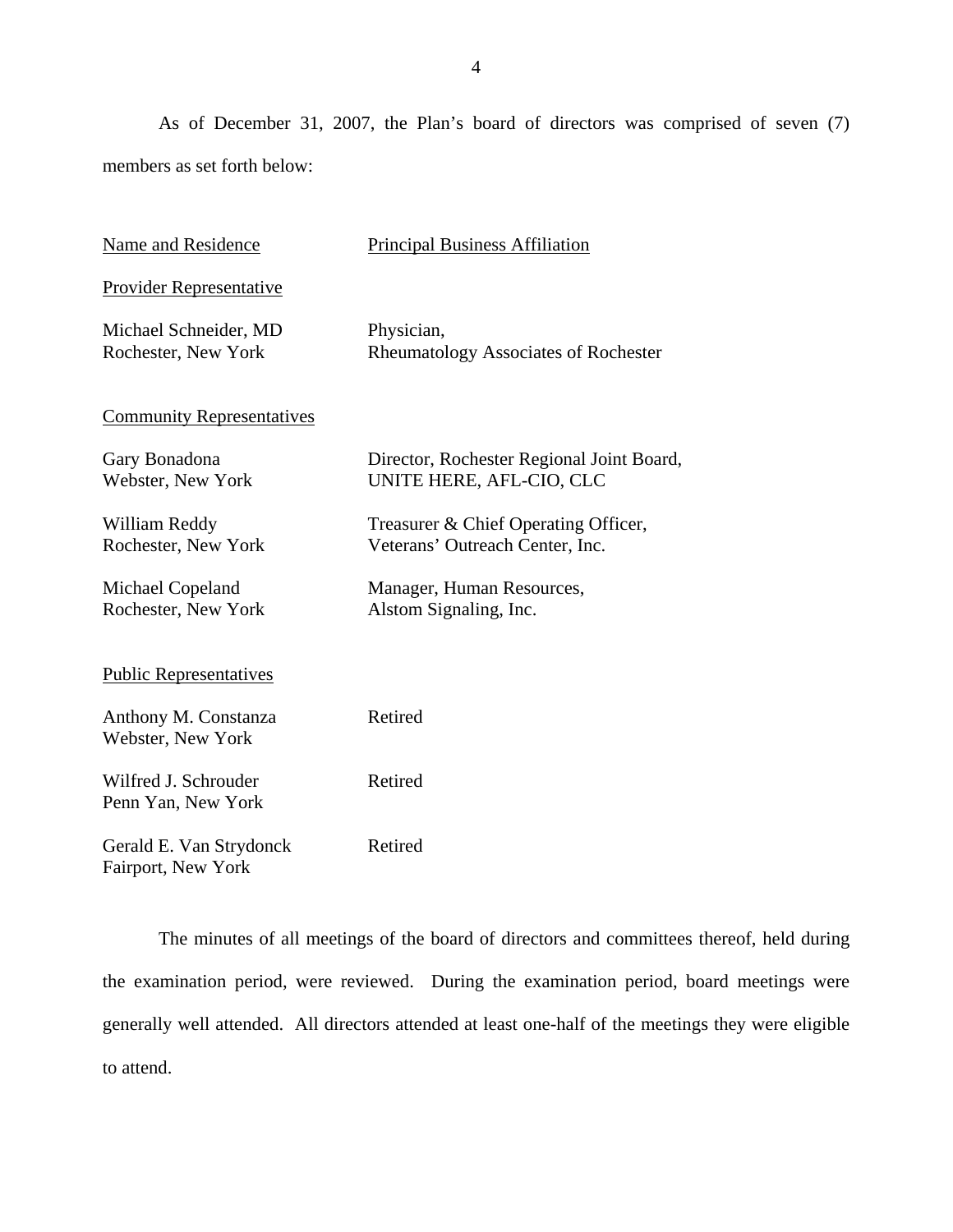The Plan's principal salaried officers as of December 31, 2007 were as follows:

| Name                | Title                                                       |
|---------------------|-------------------------------------------------------------|
| Dave Oliker         | President and Chief Executive Officer                       |
| <b>Thomas Combs</b> | <b>Executive Vice President and Chief Financial Officer</b> |
| Denise Gonick       | Executive Vice President and Chief Legal Officer            |

#### B. Territory and Plan of Operation

The Plan is licensed to do business throughout the state of New York, as a non-profit health service corporation, pursuant to the provisions of Article 43 of the New York Insurance Law. The Plan provides hospital, medical and other health services through indemnity contracts or preferred provider arrangements. Indemnity contracts are issued to small groups and individuals on a community rated basis and to large groups on an experience rated basis. Contracts providing managed care coverage, based on a preferred provider organization (PPO) are also offered.

During the examination period, PAC provided coverage for hospital, medical and other health services for the out-of-network component of Rochester Area Health Maintenance Organization Inc.'s (an affiliated health maintenance organization, licensed pursuant to Article 44 of the New York Public Health Law) point-of-service product in the Rochester metropolitan area. In addition, the Plan offered administrative service contracts (ASC), which provided indemnity or preferred provider benefits to certain large self-insured groups, who reimbursed the Plan for the cost of claims plus administrative charges.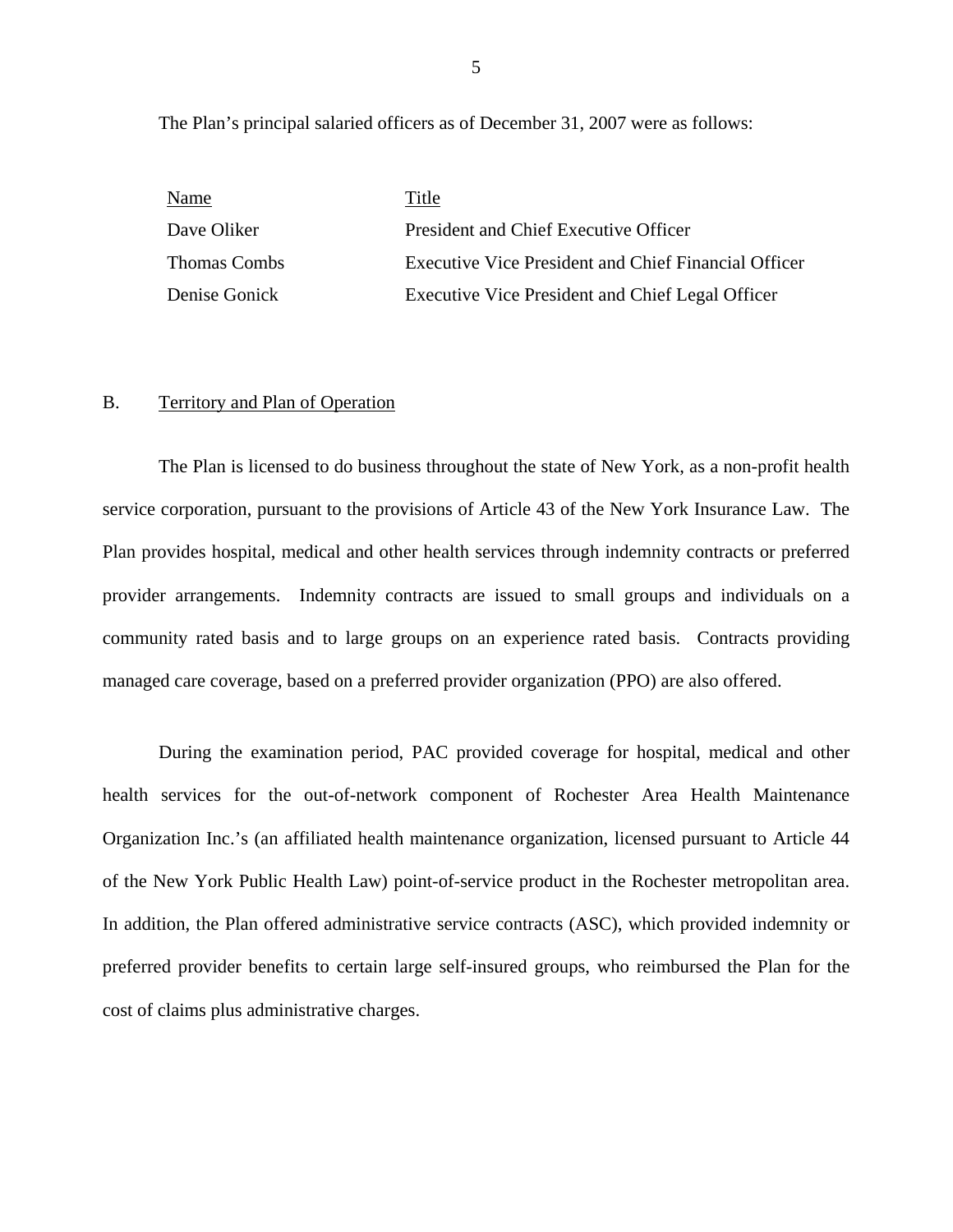The Plan commenced business in 1993 in both the Rochester and Albany areas. Contracts issued in the Rochester area consist mainly of a point-of-service indemnity contract that complements the basic benefit package offered by its affiliate, Rochester Area Health Maintenance Organization (RAHMO). The contract covers health maintenance organization subscribers who elect to seek services outside RAHMO's provider network. Although enrollment in the Rochester area was quite minimal in 2004, there has been a substantial increase in this business as evidenced by the following chart:

|                      | 2005        | 2006        | <u>2007</u> |
|----------------------|-------------|-------------|-------------|
| Net Premiums Written | \$3,332,541 | \$3,984,682 | \$4,357,901 |

The increase in net premiums written noted above was primarily attributable to increased premium writings applicable to PAC's preferred provider option (PPO) product. PAC does not use any agents or brokers.

Starting in January 2008, the Plan began to aggressively market a new exclusive provider option (EPO) product and its preferred provider option (PPO) product (first offered in January, 2004). These products were not adequately priced and contributed to the Plan's insolvency, as initially reported in its filed June 30, 2008 quarterly statement. Further details are included within the "Subsequent Events" section (5) of this report.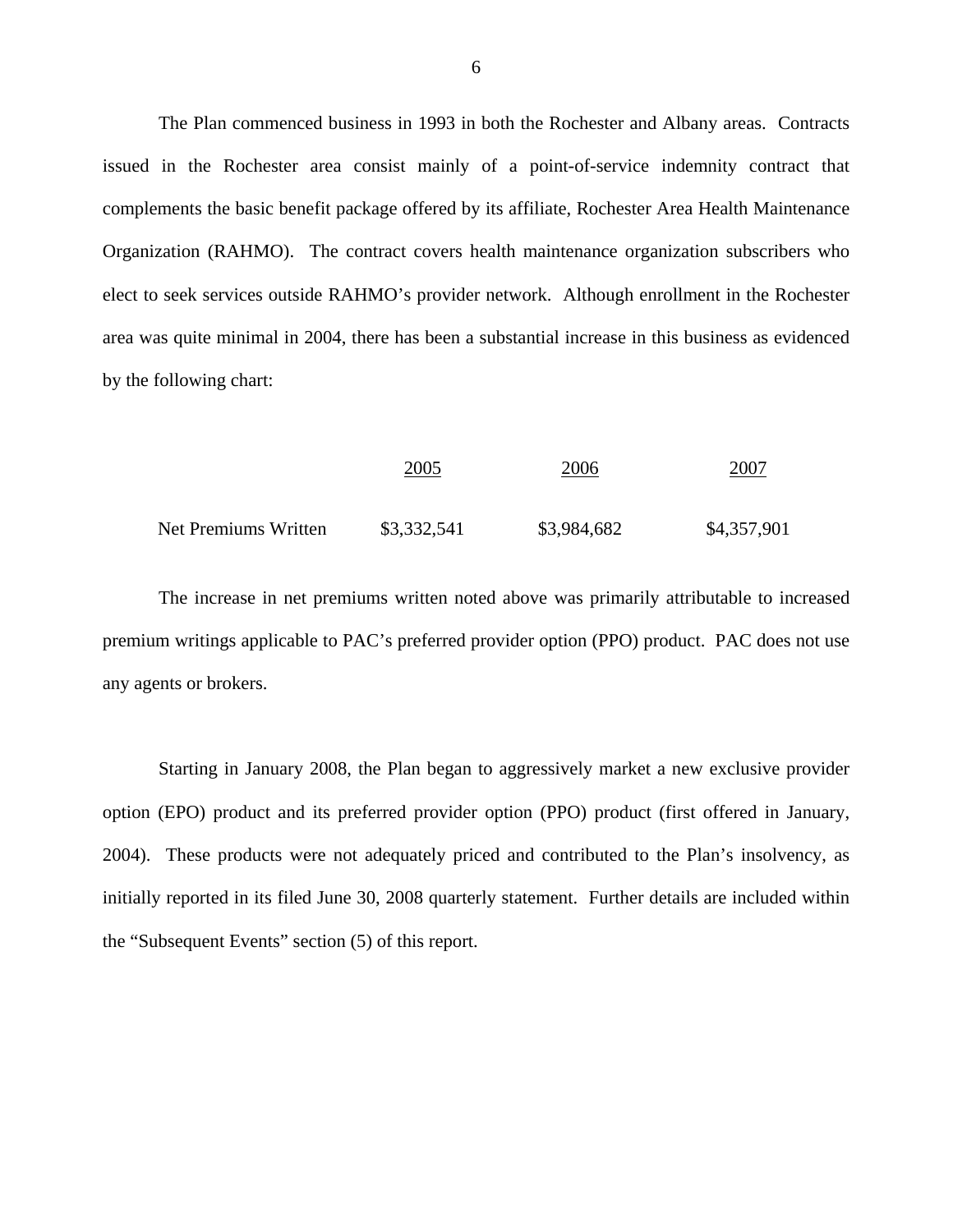## C. Reinsurance

As of December 31, 2007, PAC's lines of business were covered pursuant to a reinsurance agreement between HCC Life Insurance Company (HCC Life), an authorized reinsurer, and RAHMO. The agreement covered eligible health care services provided under PAC's point-ofservice policies as follows:

| <b>Lines of Business Covered</b>                       | <b>Type of Cession</b> | Limits                                                                                                                             |
|--------------------------------------------------------|------------------------|------------------------------------------------------------------------------------------------------------------------------------|
| Commercial EPO and PPO                                 |                        |                                                                                                                                    |
| Eligible healthcare services<br>(authorized reinsurer) | Excess of Loss         | 90% excess of $$300,000$ of loss per<br>member. Maximum benefit payable<br>per covered member, per policy<br>year, is \$2,000,000. |

As of January 1, 2008, PAC entered into a separate reinsurance contract with HCC Life relative to PAC's commercial PPO and EPO products. This excess of loss reinsurance contract provided the same coverage as noted in the above schedule.

The above mentioned reinsurance agreement contained all of the required standard clauses,

including the insolvency clause required by Section 1308 of the New York Insurance Law.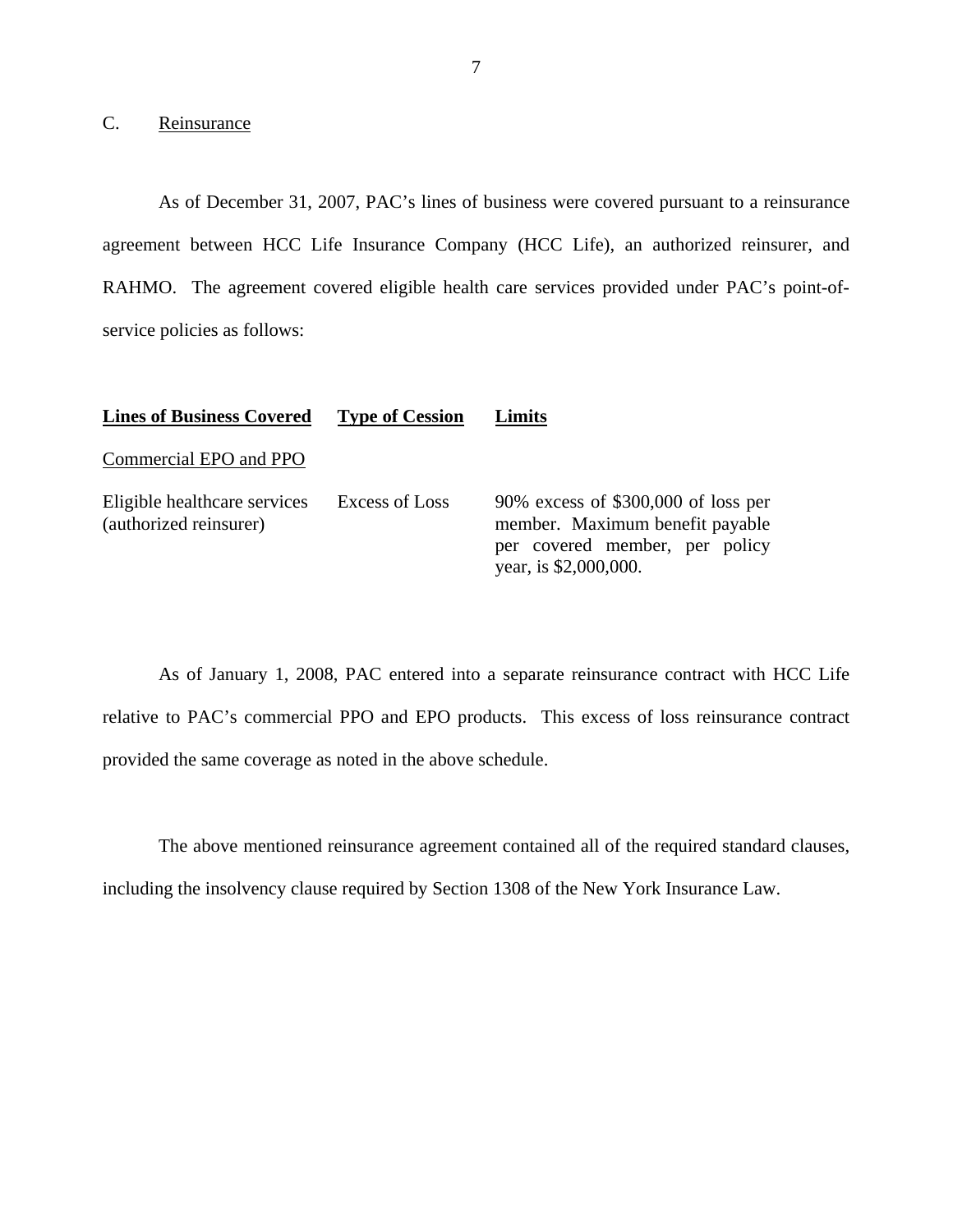#### <span id="page-9-0"></span>D. Holding Company System

The Plan is a wholly-owned subsidiary of MVP Health Care, Inc. (Ultimate Parent). MVP Health Care, Inc. and its wholly-owned subsidiaries comprise an integrated health benefits insurance and health benefit management holding company system. On January 6, 2006, MVP Health Plan, Inc. (HMO), a tax-exempt New York State not-for-profit corporation licensed as a health maintenance organization to deliver healthcare services in New York and Vermont, combined with Preferred Care, Inc. (PC), a tax exempt New York State not-for-profit corporation.

Under the terms of the agreement and plan of reorganization by and between Preferred Care, Inc. and MVP Health Plan, Inc., the HMO and PC reorganized their respective enterprises under a holding company structure, with the ultimate holding company being MVP Health Care, Inc., which now serves as the direct or indirect parent company of all of the former PC, subsidiaries and of the HMO and all of its subsidiaries.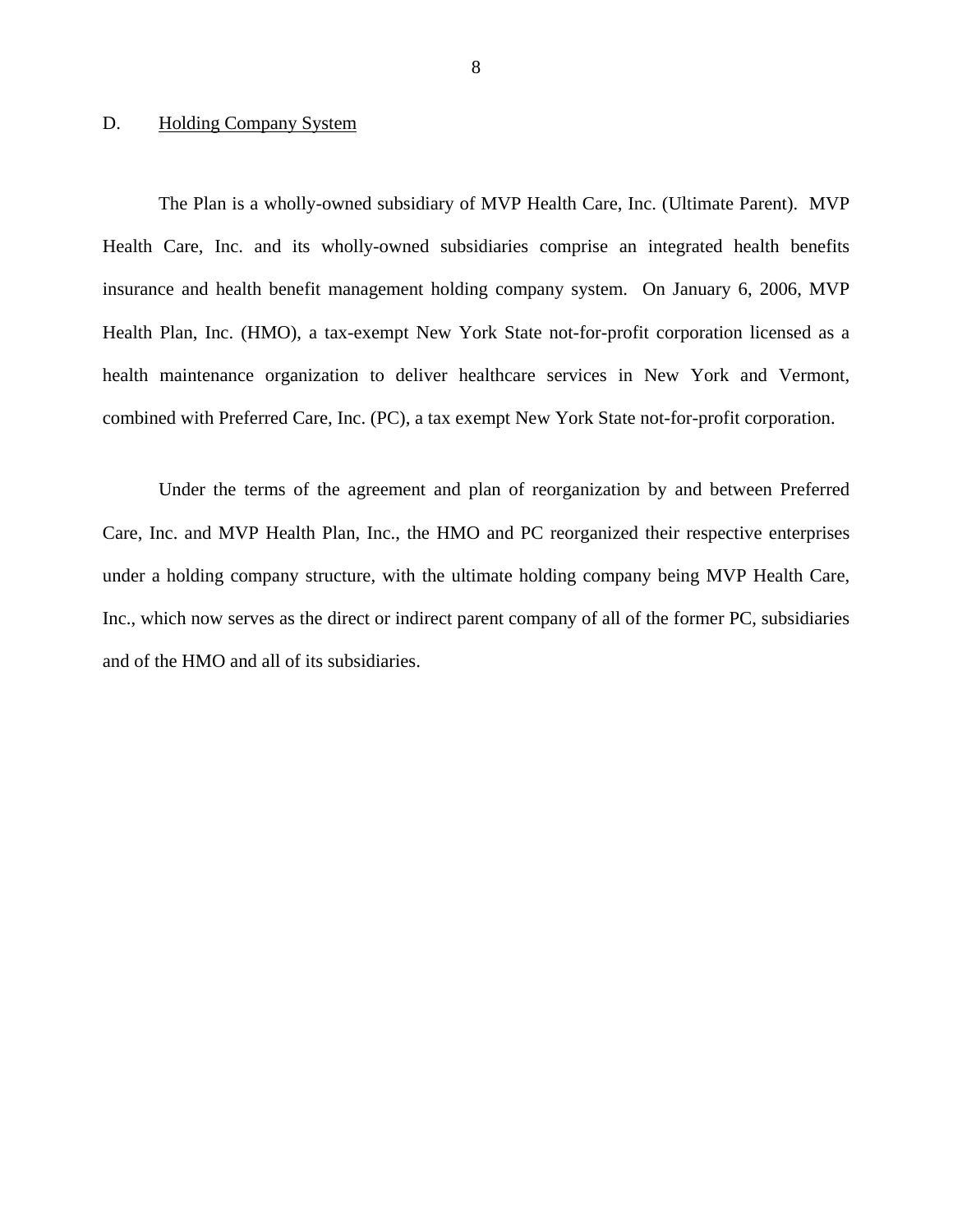The following chart depicts the MVP Health Plan, Inc. holding company system prior to January 2006:

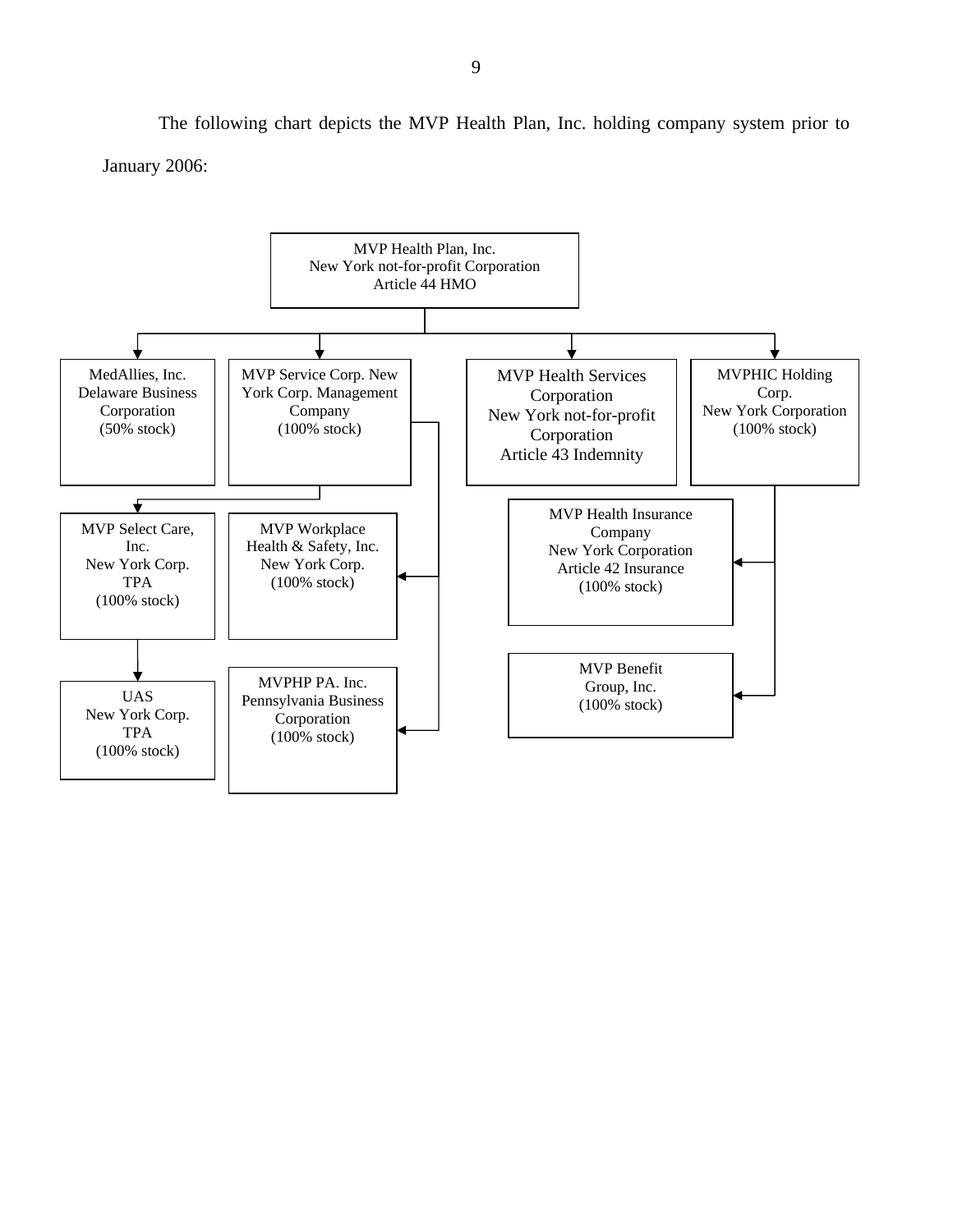The following chart depicts the Preferred Care, Inc. holding company system prior to January 2006:



As a result of the reorganization of the corporate structure, Rochester Area Health Maintenance Organization, Inc. (RAHMO) and MVPHP became wholly-owned subsidiaries of MVPHP Holding Company, Inc., which in turn is a wholly-owned subsidiary of the ultimate parent, MVP Health Care, Inc.

MVP Health Service Corp., Preferred Assurance Co. Inc., and MVP Health Insurance Company are wholly-owned subsidiaries of MVPRT Holdings, Inc., which, in turn, is a whollyowned subsidiary of MVPHIC Holding Corp. MVPHIC Holding Corp is a wholly owned subsidiary of the ultimate parent company, MVP Health Care, Inc.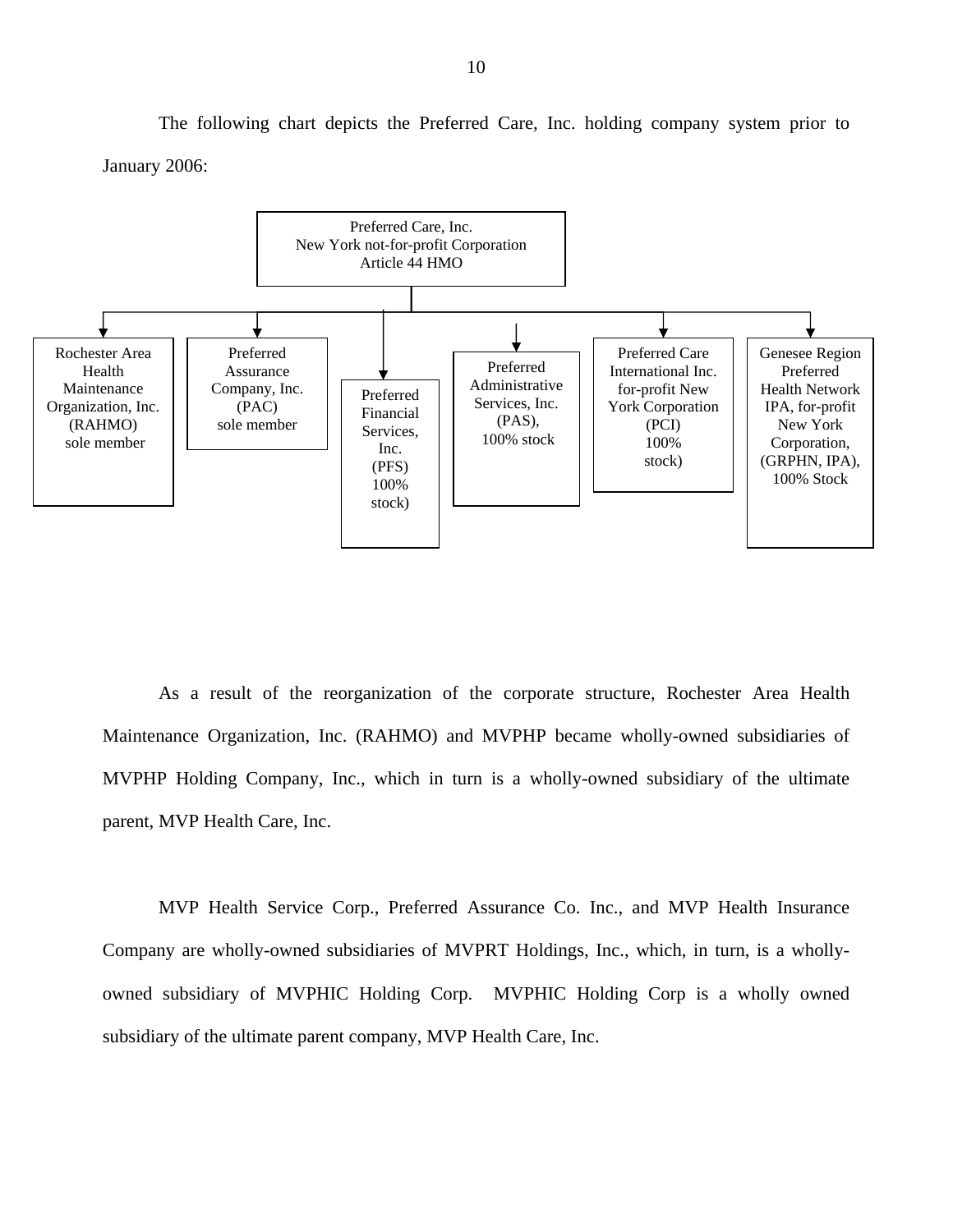The following is the organization chart of MVP Health Care, Inc. (Ultimate Parent) and its subsidiaries subsequent to January 2006 (and as of December 31, 2007):

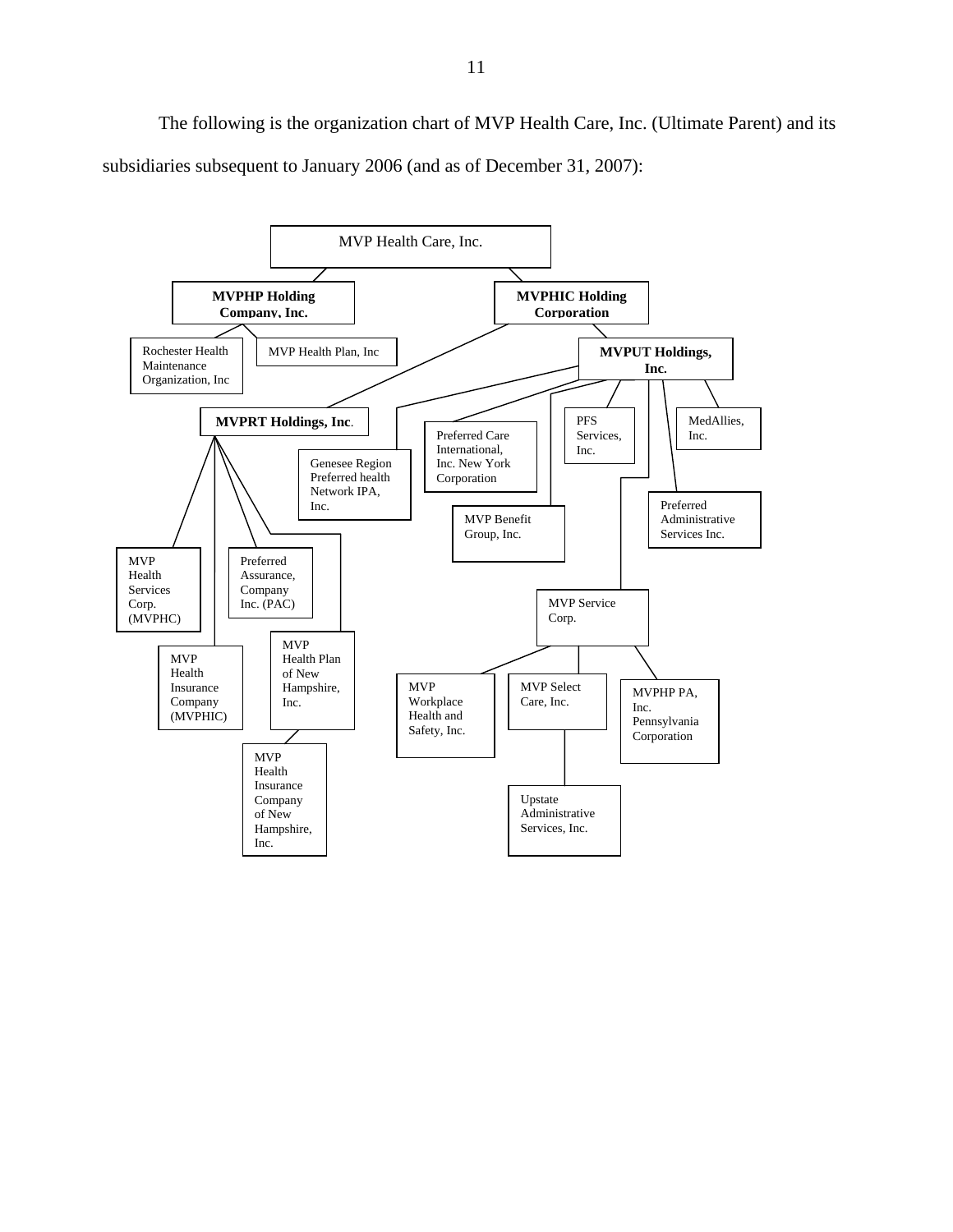#### Preferred Assurance Company, Inc.

Preferred Assurance Company, Inc. (PAC) is licensed to do business within New York State as a non-profit health service corporation pursuant to the provisions of Article 43 of the New York Insurance Law. During the examination period, PAC provided coverage for hospital, medical and other health services for the out-of-network component of RAHMO's point-of-service product in the Rochester metropolitan area and a PPO product. In 2008, PAC started marketing an EPO product. PAC is a subsidiary of MVPRT Holdings, Inc., which is a wholly-owned subsidiary of MVPHIC Holding Corp. MVPHIC Holding Corporation is a wholly-owned subsidiary of MVP Health Care, Inc.

PAC has entered into an administrative services agreement with its affiliate, MVP Service Corporation (MVPSC), wherein certain services are provided to PAC by MVPSC, including, but not limited to: financial, legal, internal operations, management information system, marketing, consulting, utilization review, claims administration, developing, revising and refining new health care products, systems, policies and overall administration.

#### MVPHP Holding Company, Inc.

MVPHP Holding Company, Inc. was formed on January 6, 2006, as a not-for-profit corporation; its ultimate parent is MVP Health Care, Inc. As a result of the restructuring that took place in 2006, MVPHP Holding Company, Inc. became the parent company of RAHMO and MVP Health Plan, Inc. As of December 31, 2007, the net worth of RAHMO and MVP Health Plan, Inc. was \$183,334,542 and \$138,719,155, respectively. MVPHP Holding Company, Inc., as of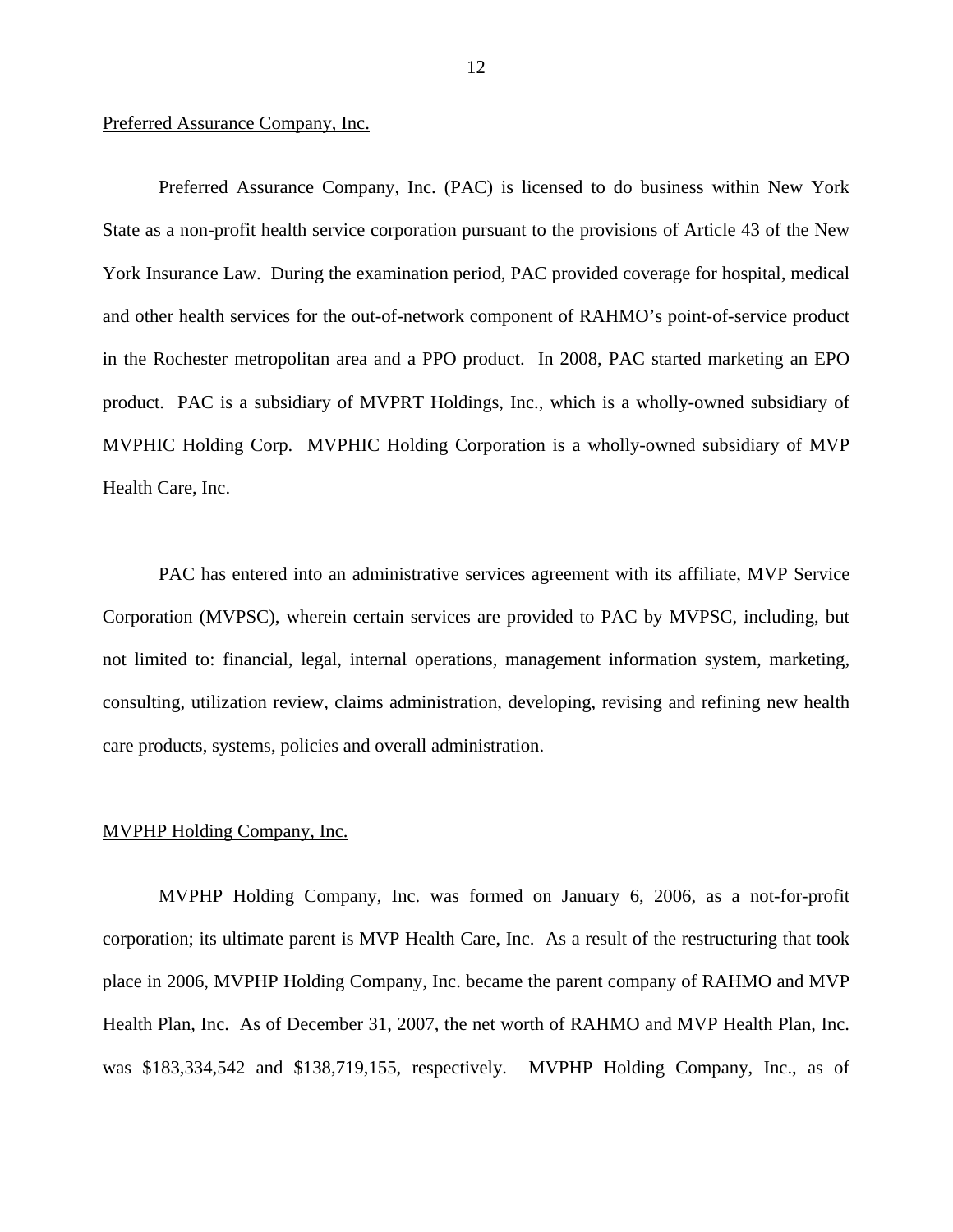December 31, 2007, had a consolidated net value of \$322,053,697, which is the combined net worth of RAHMO and MVP Health Plan, Inc.

#### MVPHIC Holding Corporation

MVPHIC Holding Corporation was incorporated on November 22, 2000, pursuant to Section 402 of the New York Business Corporation Law. It was specifically formed to hold the stock of MVP Health Insurance Company (MVPHIC). MVPHIC is a for-profit accident and health insurance company licensed pursuant to Article 42 of the New York Insurance Law in the State of New York. MVPHIC Holding Corporation holds and controls 100% ownership of MVPRT Holdings, Inc. and MVPUT Holdings, Inc. MVP Health Care, Inc. in turn, owns and controls 100% of the stock of MVPHIC Holding Corp.

MVPHIC Holding Corporation controls five subsidiaries of MVPRT Holdings, Inc. Three of the five subsidiaries are regulated by the New York State Insurance Department as follows: MVP Health Services Corporation, Preferred Assurance Company, Inc., and MVP Health Insurance Company. As of December 31, 2007, MVPRT Holdings, Inc. and MVPUT Holdings, Inc. had a net value of \$6,852,493 and \$36,076,674, respectively. MVPHIC Holding Corporation valued its investments in MVPRT Holdings, Inc. and MVPUT Holdings, Inc. at \$42,929,167 as of December 31, 2007, which is the combined value of MVPRT Holdings, Inc. and, MVPUT Holdings Inc.

The structure under reorganization included the addition of two holding company entities, MVPRT Holdings, Inc. (MVPRT) and MVPUT Holdings, Inc. (MVPUT). MVPRT consists of subsidiaries which are regulated by various Insurance and Health Departments (New York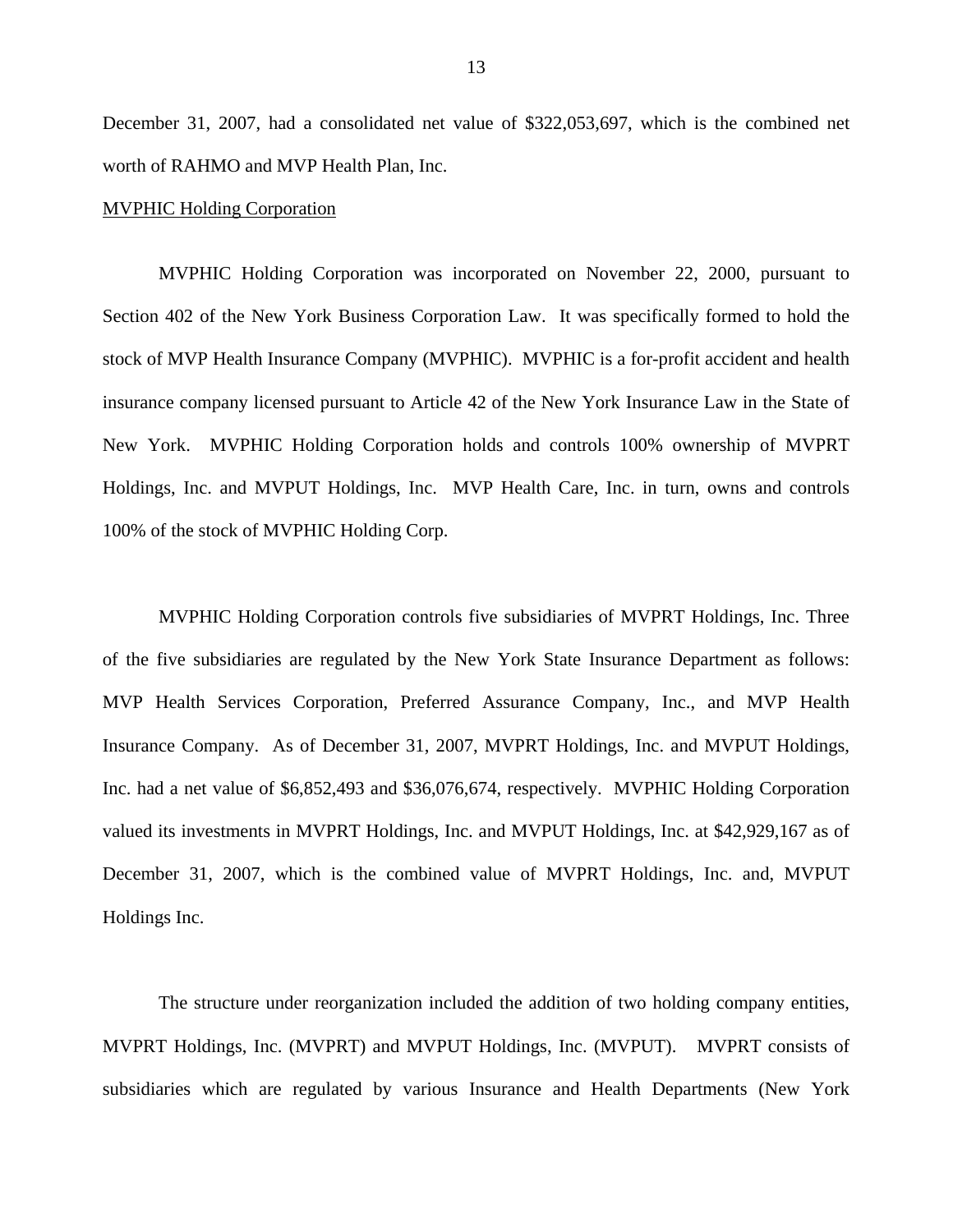Insurance and Health Departments, Vermont Department of Banking, Insurance, Securities & Health Care Administration and the New Hampshire Insurance Department). MVPRT Holdings, Inc. maintains 100% ownership of MVP Health Insurance Company (MVPHIC) and MVP Health Plan of New Hampshire and is the parent company of MVP Health Services Corporation (MVPHSC) and Preferred Assurance Corporation (PAC). MVPRT Holdings, Inc. is a whollyowned subsidiary of MVPHIC Holding Corporation.

#### Rochester Area Health Maintenance Organization, Inc. (RAHMO)

RAHMO is a not-for-profit corporation operating as a federally qualified health maintenance organization under the provisions of Article 44 of the New York Public Health Law and Section 501(c)(4) of the Internal Revenue Code. RAHMO is exempt from federal income taxes on related income pursuant to Section 501(a) of the Internal Revenue Code. As of December 31, 2007, RAHMO is controlled by its sole member, MVPHP Holding Company, Inc., which is a wholly-owned subsidiary of MVP Health Care, Inc., the ultimate holding company. Preferred Care, Inc. was the sole member of RAHMO, prior to the merger with MVP Health Plan, Inc.

During the period July 1992 through July 1995, RAHMO provided funding to PAC by means of several New York Insurance Law Section 1307 loans. The total amount of the loans and accumulated accrued interest thereon were \$7,998,461 and 7,096,000, respectively, as of December 31, 2007.

#### MVP Health Plan, Inc. (MVPHP)

MVPHP was incorporated on July 30, 1982, pursuant to Section 402 of the New York Not-For-Profit Corporation Law, for the purpose of operating as a health maintenance organization, as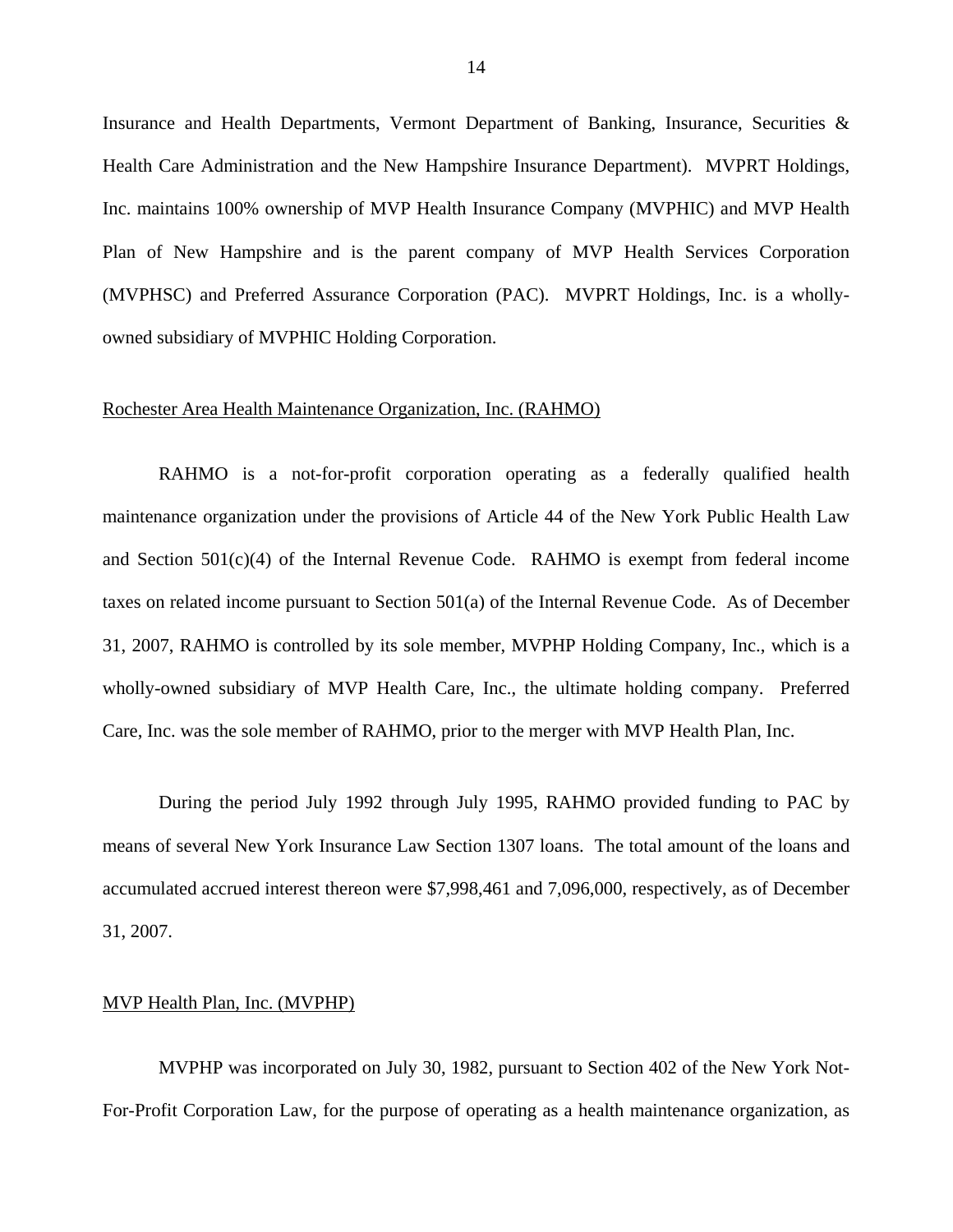such term is defined in Article 44 of the New York Public Health Law. MVPHP which operates as an IPA model HMO, is also a federally qualified HMO.

#### MVP Health Services Corporation

MVP Health Services Corporation (MVPHSC) is a not-for-profit corporation, licensed pursuant to Article 43 of the New York Insurance Law. Currently, MVPHSC issues only indemnity dental insurance products. MVPHSC is a subsidiary of MVPRT Holdings, Inc., which is a wholly-owned subsidiary of MVPHIC Holding Corporation. MVPHIC Holding Corp. is a wholly-owned subsidiary of MVP Health Care, Inc.

#### MVP Health Insurance Company

MVP Health Insurance Company (MVPHIC) is a for-profit New York corporation, whollyowned by MVPHIC Holding Corporation, which in turn is a wholly-owned subsidiary of MVP Health Care, Inc. MVPHIC was incorporated on April 24, 2000. MVPHIC received its license as an accident and health insurance company pursuant to Article 42 of the New York Insurance Law in June 2001. MVPHIC underwrites PPO, point-of-service (out-of-network) and indemnity only products for large and small groups.

#### MVP Service Corporation (MVPSC)

The HMO has a management services and consulting agreement with MVP Service Corporation, a company owned by MVPUT Holdings, Inc. MVP Service Corporation's employees perform all of the day to day operations of the HMO and MVPSC charges the HMO for its share of costs based on a contractual cost allocation methodology approved by this Department.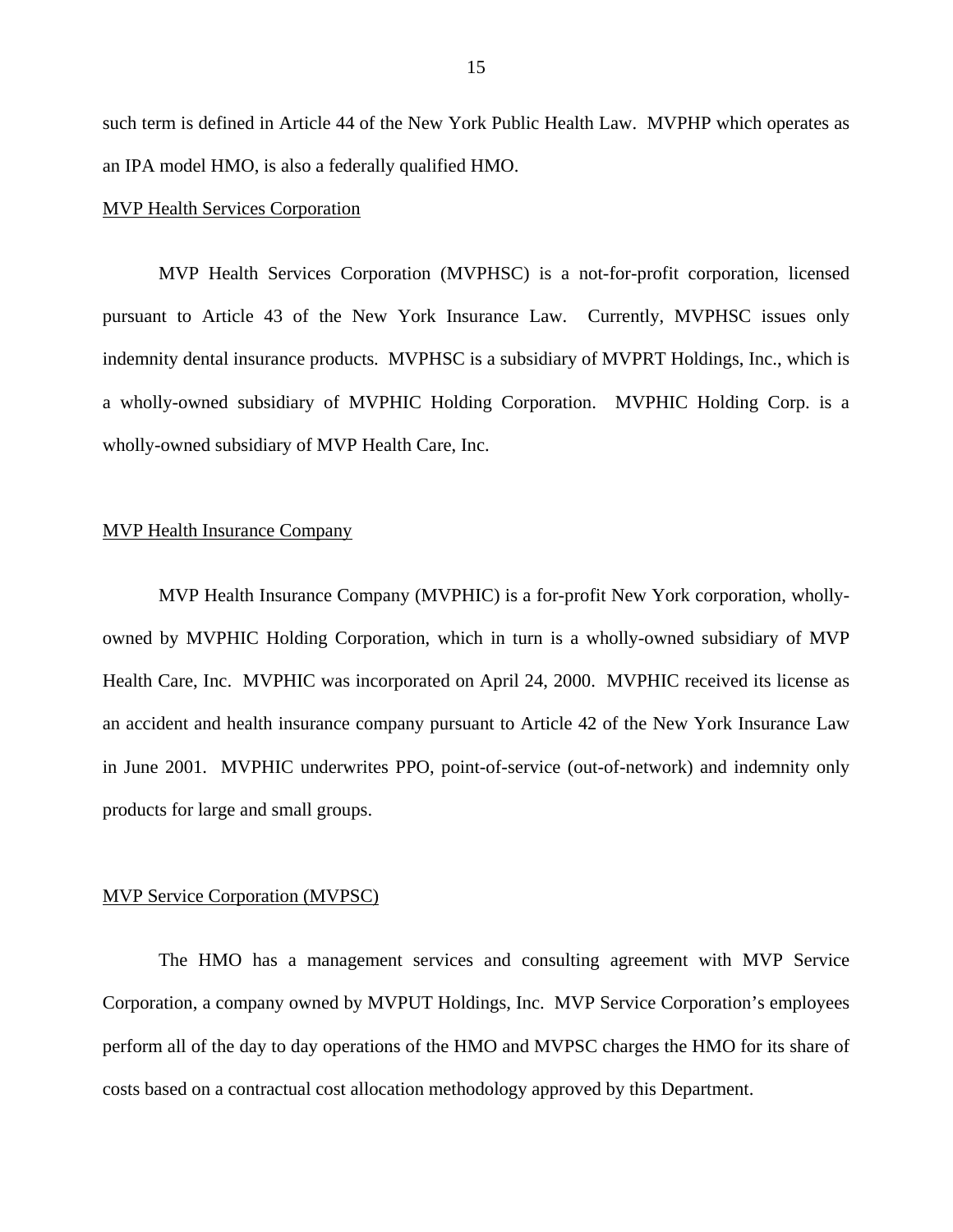#### MVP Health Plan of New Hampshire, Inc.

MVP Health Plan of New Hampshire, Inc. (MVPHP NH) is a wholly-owned subsidiary of MVPRT Holdings, Inc., which in turn is a wholly-owned subsidiary of MVPHIC Holdings, Inc. MVPHP NH is the immediate parent of MVP Health Insurance Company of New Hampshire, Inc. These entities are domestic business corporations, incorporated under the New Hampshire revised statutes annotated (RSA) 293-A. MVPHP NH is licensed to operate as a health maintenance organization in the state of New Hampshire.

#### MVP Select Care, Inc.

MVP Select Care, Inc. (Select Care) is a for-profit New York corporation wholly-owned by MVP Service Corporation. Select Care was incorporated in 1987 to provide administrative services to companies that self-insure health care benefits.

MVP Select Care, Inc. owns 100% of Upstate Administrative Services (UAS), a New York corporation licensed as a third party administrator (TPA). UAS business was fully integrated into Select Care to achieve administrative service efficiencies.

On November 16, 1992, Select Care entered into an administrative services agreement with MVPSC, whereby MVPSC's employees provide for all the day-to-day operations of Select Care.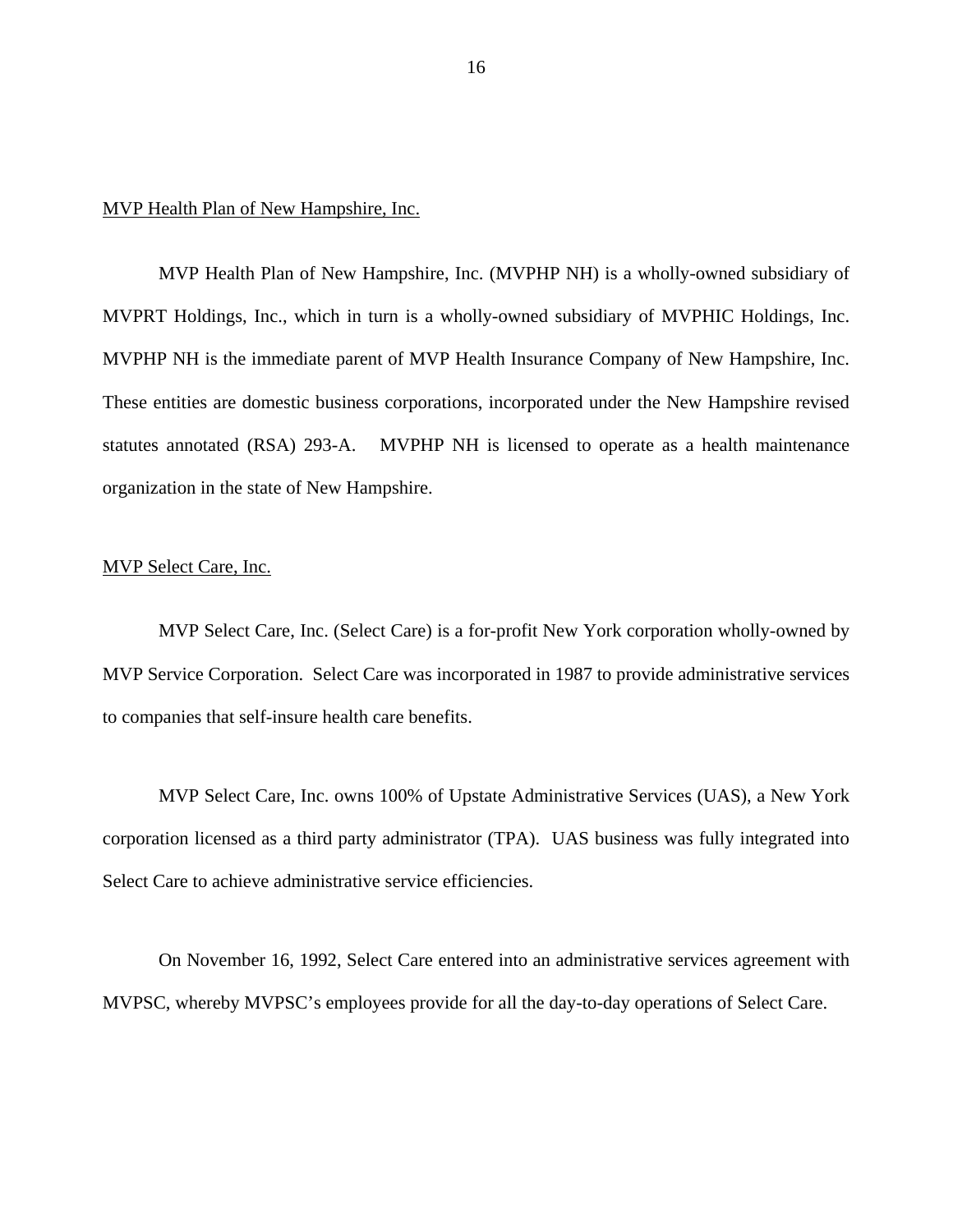After the execution of the Agreement and Plan of Reorganization by and between Preferred Care, Inc. and MVP Health Plan, Inc., the ultimate parent funded the Greater Rochester Health Foundation (Foundation) pursuant to the New York Not-for-Profit Corporation Law for the purpose of promoting and improving the delivery, efficiency and quality of health services in the Rochester, New York region.

MVP Health Care, Inc. was funded from the proceeds of an \$80,000,000 bank term loan (discussed below) and by cash transfers from the Rochester Area Health Maintenance Organization, Inc. in the amount of \$107,000,000, from MVPHP in the amount of \$30,000,000 and from Select Care in the amount of \$13,500,000. MVP Health Care, Inc. subsequently funded the Foundation with a \$200,000,000 cash payment. In addition, MVP Health Care, Inc. is required to contribute an additional amount to the Foundation in the amount of \$26,639,000, which is payable on January 6, 2012 and bears interest at 3.5%. The additional contribution, plus interest, is expected to be funded by subsidiaries of MVP Health Care, Inc.

MVP Health Care, Inc. obtained a five-year \$80,000,000 bank term loan for which some of the affiliated companies are guaranteeing repayment of the term loan. The term loan includes restrictive covenants, including: a fixed charge coverage ratio of 2.00 to 1.00 through December 31, 2007 and 2.25 to 1.00 thereafter; a leverage ratio not to exceed 1.75 to 1.00 for the combined company and a minimum total reserves ratio of not less than 1.50 to 1.00 for New York Public Health Law Article 44 subsidiaries (i.e., MVPHP and RAHMO). The subsidiaries of MVP Health Care, Inc. fund the debt service of the term loan. MVP Health Care, Inc. paid back the \$80,000,000 term loan in full on November 2, 2007, without penalties.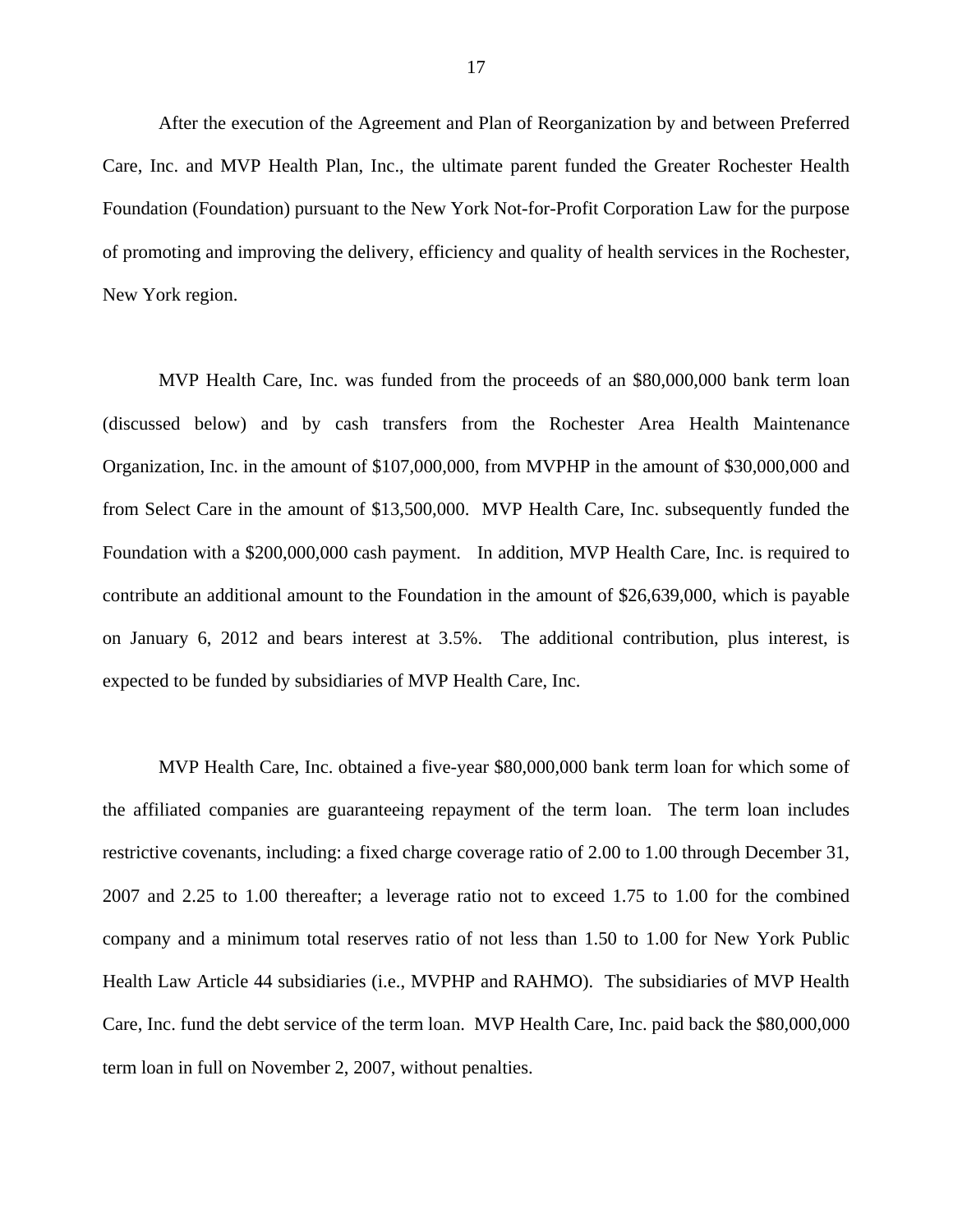#### <span id="page-19-0"></span>E. Consolidated Tax Agreement

It was noted that after the reorganization MVP Health Care Inc., MVPHIC Holding Corporation and all of its subsidiaries, including the Plan, filed a 2007 consolidated federal corporate income tax filing. However, the Plan did not have a consolidated tax agreement in effect with MVPHIC Holding Corporation during the examination period.

Section 1505(d) of the New York Insurance Law states in part,

"The following transactions between a domestic controlled insurer and any person in its holding company system may not be entered into unless the insurer has notified the superintendent in writing of its intention to enter into any such transaction at least thirty days prior thereto, or such shorter period as he may permit, and he has not disapproved it within such period:

(4) any material transaction, specified by regulation, which the superintendent determines may adversely affect the interests of the insurer's policyholders or shareholders…"

New York Insurance Department Circular No. 33 (1979) states in part:

"…every domestic insurer is directed to notify this Department within 60 days of this circular letter if it participates in a consolidated tax return and to submit a copy of its tax allocation agreement with such notification. Any domestic insurer which currently does not participate in a consolidated tax return shall file a copy of its tax allocation agreement with this Department within 30 days of electing to do so…"

Subsequent to the examination period, the Plan entered into a written consolidated tax agreement with MVPHIC Holding Corporation as required by Section 1505(d) of the New York Insurance Law. Such agreement was approved by this Department on January 8, 2010.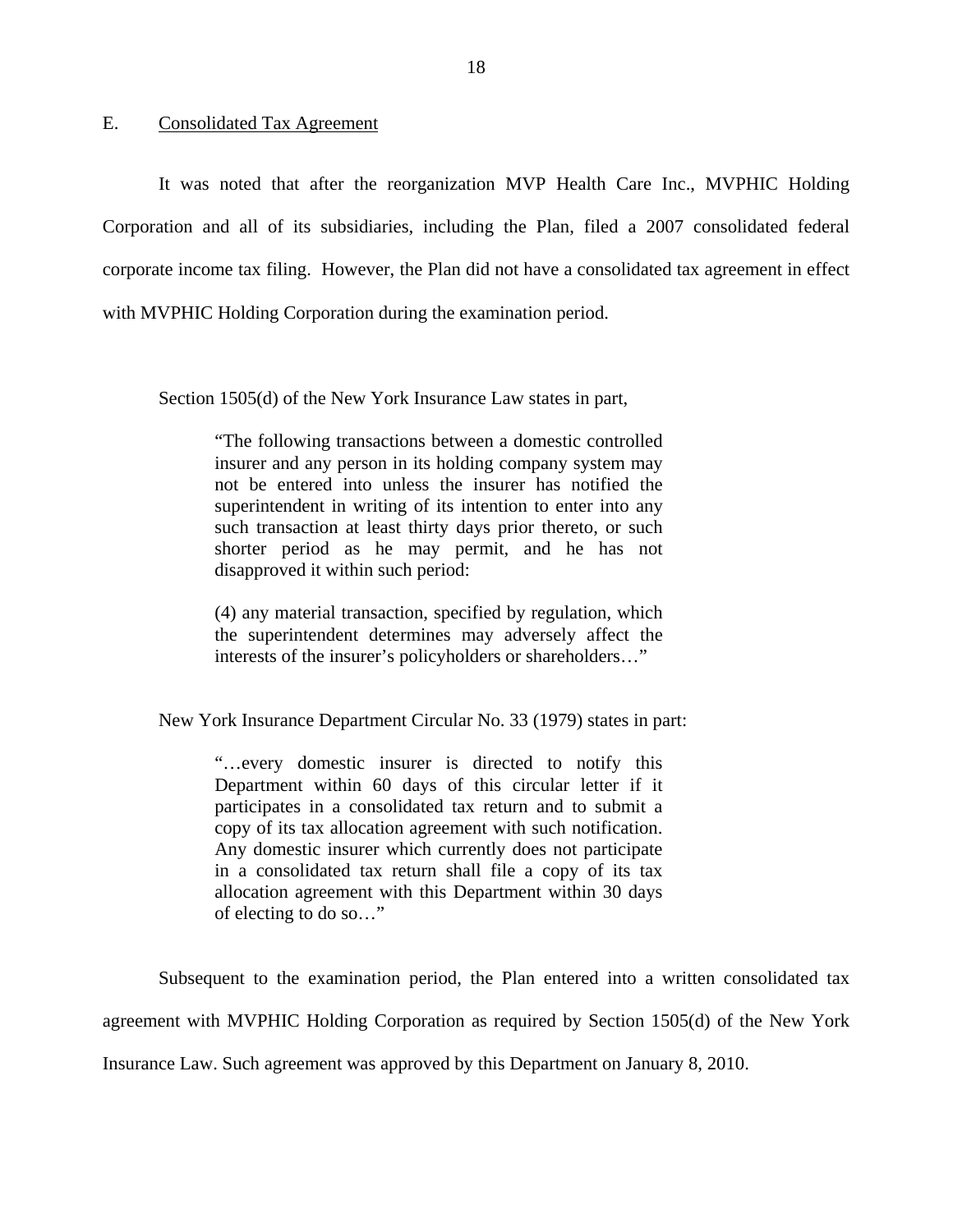F. Significant Operating Ratios

The following ratio has been computed as of December 31, 2007, based upon the results of this examination:

```
Development of Unpaid Claims (21)%
```
The above ratio is outside of the Department benchmark guideline of  $+/-10\%$ . A review of PAC's reported one-year development of unpaid claims indicated a deficiency of \$116,017 of PAC's 2006 unpaid claims reserves (21%).

The underwriting ratios presented below are on an earned-incurred basis and encompass the three-year (January 1, 2005 to December 31, 2007) period covered by this examination:

|                                      | Amount      | Ratio  |
|--------------------------------------|-------------|--------|
| Claims incurred                      | \$8,937,686 | 77%    |
| Claims adjustment expenses incurred  | 167,203     | 1%     |
| Other underwriting expenses incurred | 1,331,335   | 11%    |
| Net underwriting gain                | 1,238,901   | 11%    |
| Premiums earned                      | 11,675,125  | 100.0% |

#### G. Allocation of Expenses

As of December 31, 2007, the Plan entered into a cost sharing agreement with several affiliated companies. The Plan's portion of shared costs was determined using a cost allocation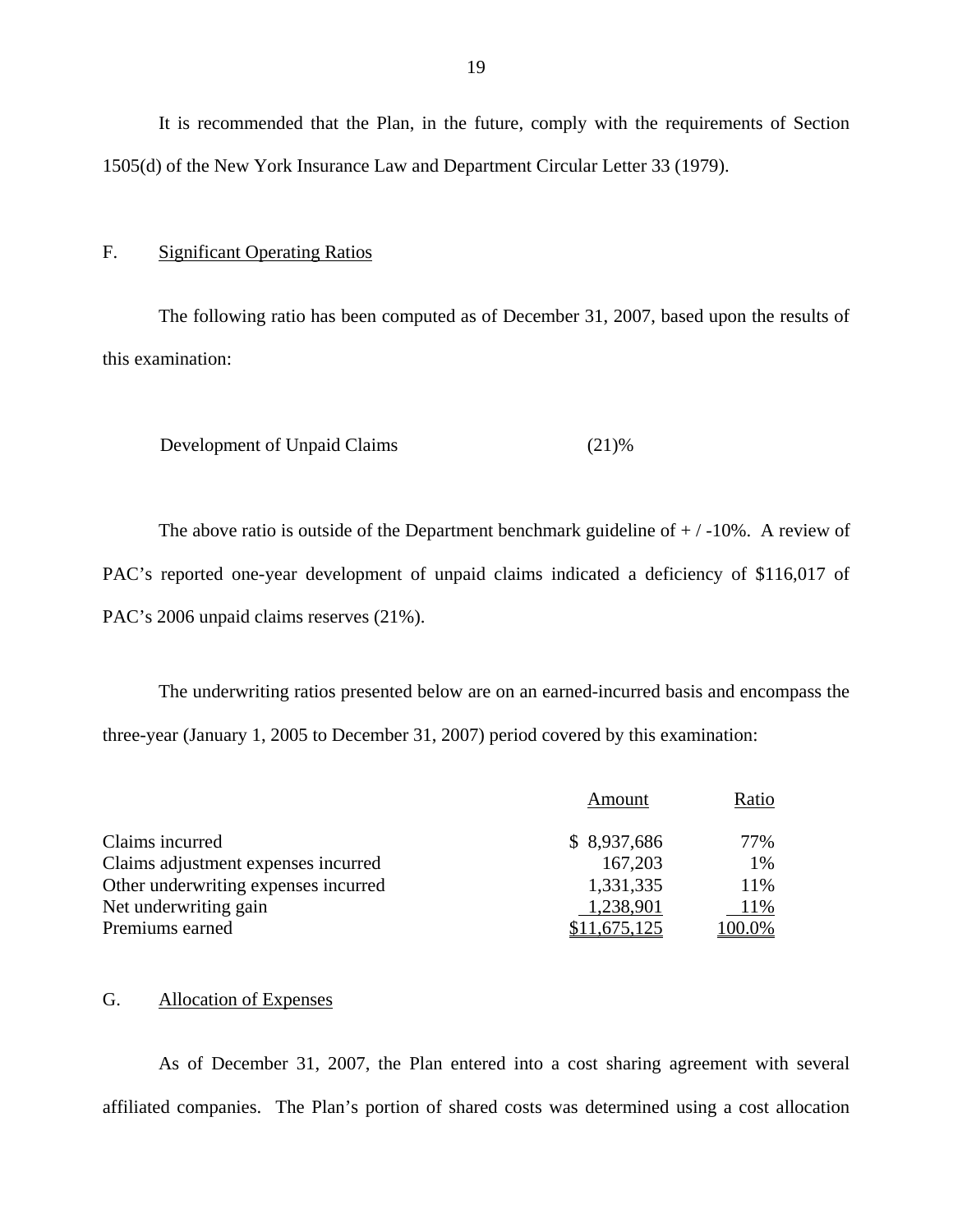worksheet which uses various drivers to calculate the percentage of cost that is allocated to the participating companies. Examples of such drivers included the number of groups (statistical driver) and corporate projects (judgmental driver).

The examination review revealed that the Plan's costs are charged to various cost centers. A review of the definitions and functions of the cost centers revealed that some of the cost centers have more than one function and the costs should have been allocated to more than one expense grouping (e.g., loss adjustment, general administrative and/or investment expenses as shown on the Underwriting and Investment Exhibit, "Part 3 – Analysis of Expenses"). The Plan elected to choose what it considered to be the most appropriate expense group, but did not separate these costs among the expense groupings.

Statement of Statutory Accounting Principles (SSAP) No. 70 of the NAIC Accounting Practices and Procedures Manual establishes prescribes the presentation and allocation of certain expenses of reporting entities, into general categories, and the apportionment of shared expenses between members of a group of entities.

SSAP No. 70 of the NAIC Accounting Practices and Procedures Manual states in part:

"…It is necessary to allocate those expenses which may contain characteristics of more than one classification, which this statement will refer to as allocable expenses…

Allocable expenses for health insurers shall be classified as claim adjustment expenses; general administrative expenses; or investment expenses which are netted against investment income on the Statement of Revenue and Expenses."

Part 107.3 of Department Regulation 30 (11 NYCRR 107.3) states in part: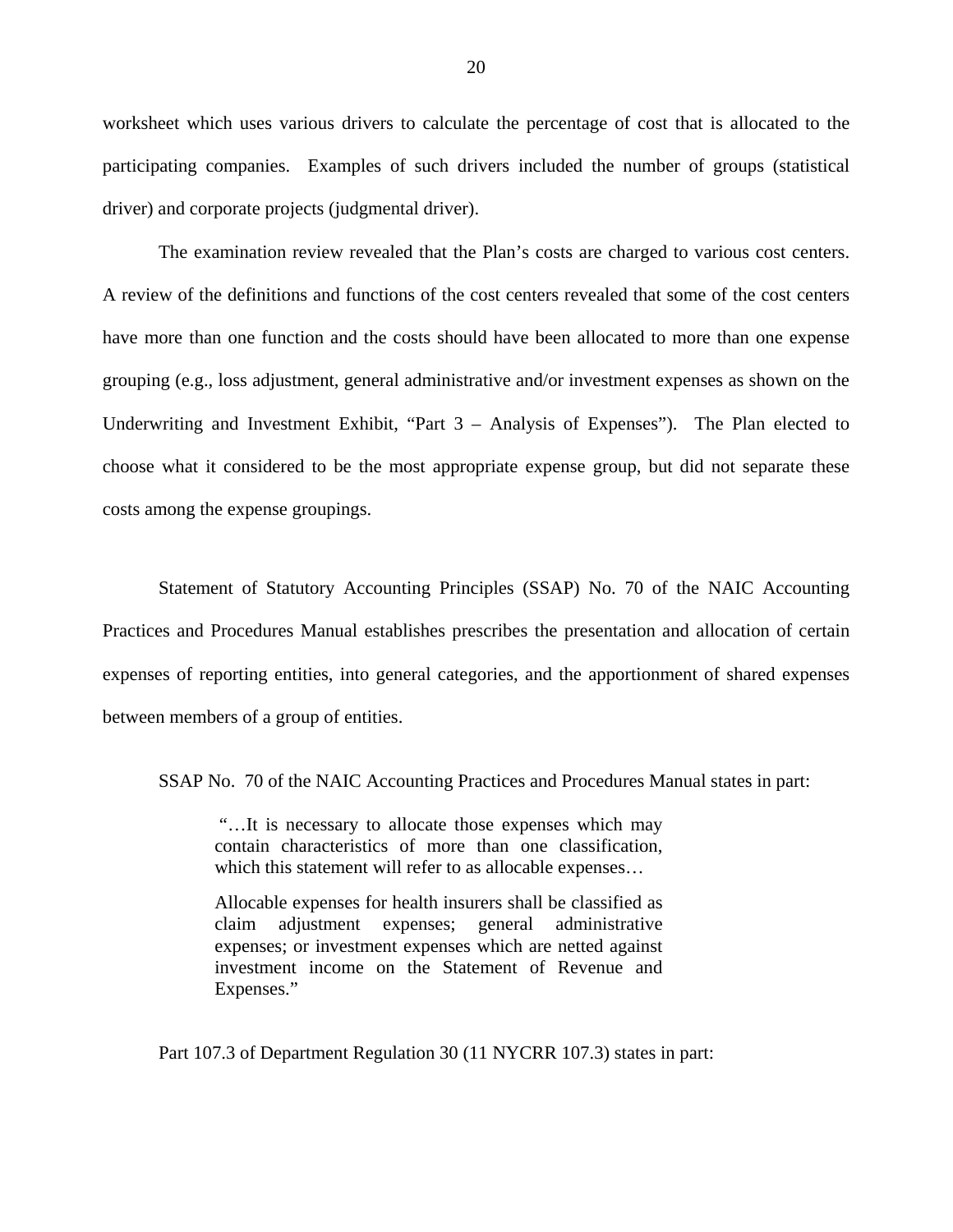<span id="page-22-0"></span>"The composition of each expense group shall be as follows:

(a) *Investment expenses.* Investment expenses shall comprise all expenses incurred wholly or partially in connection with the investing of funds and the obtaining of investment income…

(b) *Loss adjustment expenses.* Loss adjustment expenses shall comprise all expenses incurred wholly or partially in connection with the adjustment and recording of policy claims, including the totals of the operating expense classification, claim adjustment services…

the following activities... (c) *Acquisition, field supervision and collection expenses.*  (1) Acquisition, field supervision and collection expenses shall comprise all expenses incurred wholly or partially in

... keeping general and detail records; paying and receiving; general clerical, secretarial, office maintenance, supervisory and executive work; and handling personnel, supplies, mail, etc..."

It is recommended that the Plan apply the guidelines included in SSAP No. 70 of the NAIC Accounting Practices and Procedures Manual and Part 107 of Department Regulation 30 (11 NYCRR 107.3) by revising and updating its expense allocation methodology to reflect an appropriate allocation among the proper annual statement expense groupings within the Underwriting & Investment Exhibit of the Plan's annual statement.

#### H. Abandoned Property Law

The Plan filed its abandoned property reports for each year within the examination period with the State of New York Comptroller's Office in accordance with the requirements of the New York Abandoned Property Law. However, the Plan failed to publish the names and addresses of persons appearing as owners of the unclaimed property within such abandoned property reports in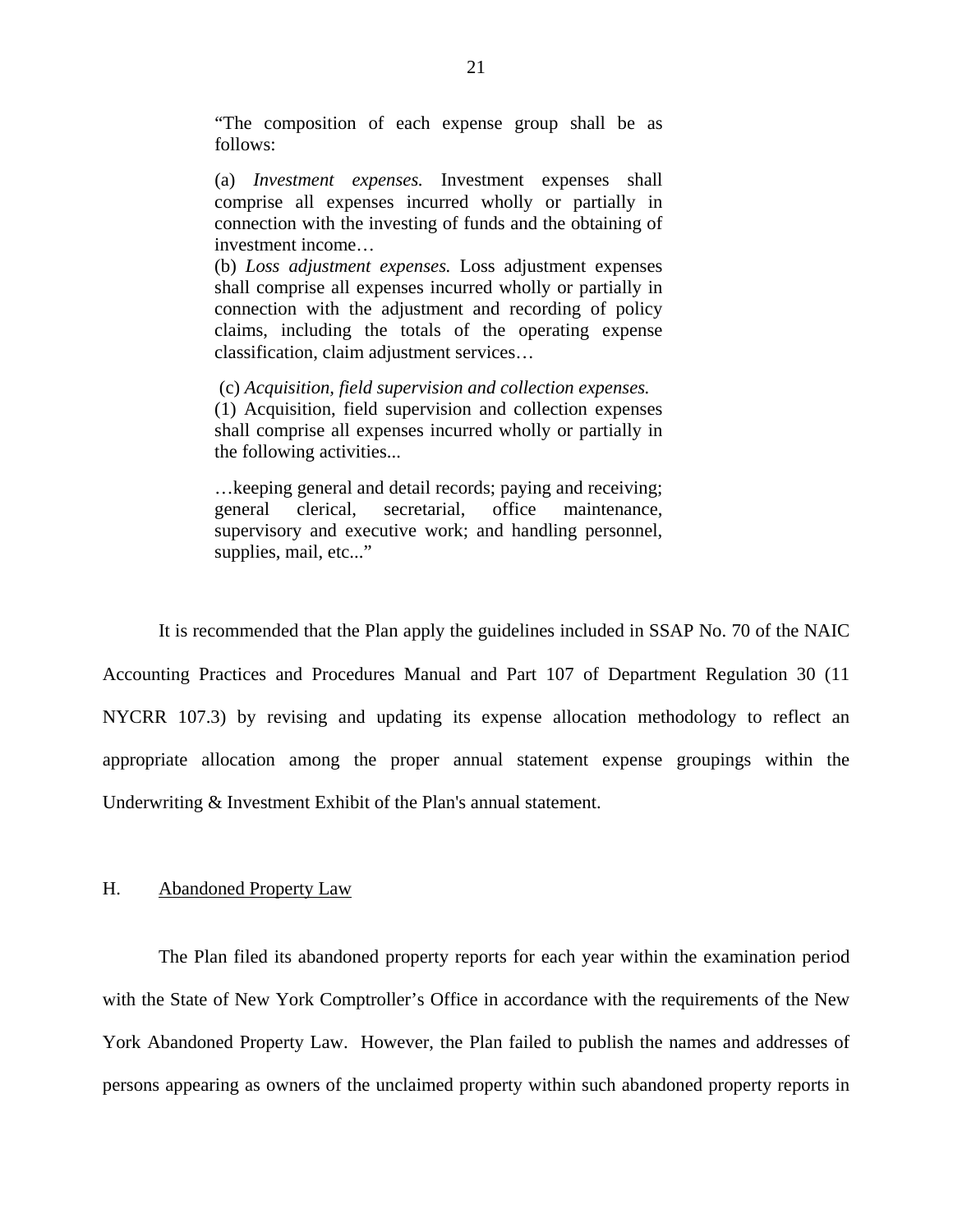major newspapers pursuant to the requirement of Section 1316(3) of the New York Abandoned Property Law.

Section 1316(3) of the New York Abandoned Property Law states the following:

"Within thirty days following the filing of the report of abandoned property with the comptroller pursuant to subdivision two of this section, the insurer shall cause to be published a list of such abandoned property in the same manner as that prescribed for life insurance companies by section seven hundred two of this chapter."

It is recommended that the Plan comply with the (publishing of) notice requirements of

Section 1316(3) of the New York Abandoned Property Law.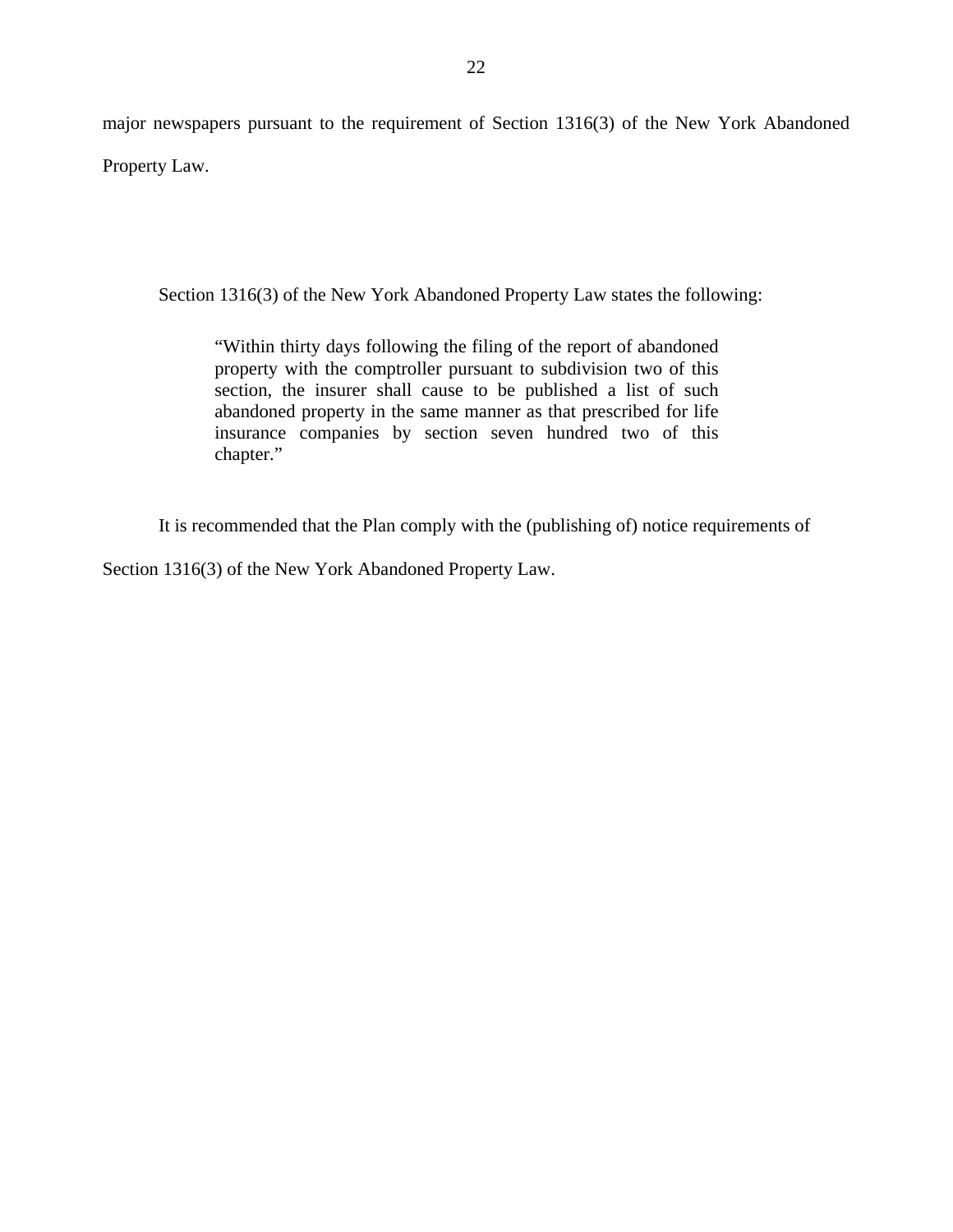### **3. FINANCIAL STATEMENTS**

#### <span id="page-24-0"></span>A. Balance Sheet

The following shows the Plan's assets, liabilities and surplus as determined by this examination as of December 31, 2007. This statement is the same as the balance sheet filed by the Plan.

|                                                      | Examination   | Plan          |
|------------------------------------------------------|---------------|---------------|
| Assets                                               |               |               |
| Cash, cash equivalents and short-term investments    | \$1,951,564   | \$1,951,564   |
| Investment income due and accrued                    | 7,894         | 7,894         |
| Uncollected premiums                                 | 98,571        | 98,571        |
| Receivables from parent, subsidiaries and affiliates | 294,226       | 294,226       |
| Healthcare and other amounts receivable              | 182,601       | 182,601       |
| Total assets                                         | \$2,534,856   | \$2,534,856   |
| Liabilities                                          |               |               |
| Claims unpaid                                        | \$607,021     | \$607,021     |
| Unpaid claims adjustment expenses                    | 11,000        | 11,000        |
| Premiums received in advance                         | 39,559        | 39,559        |
| General expenses due and accrued                     | 733           | 733           |
| Amounts due to parent, subsidiaries and affiliates   | 440,336       | 440,336       |
| <b>Total liabilities</b>                             | \$1,098,649   | \$1,098,649   |
| <b>Surplus</b>                                       |               |               |
| Surplus notes                                        | \$7,998,461   | \$7,998,461   |
| Statutory reserve                                    | 544,738       | 544,738       |
| Unassigned funds (surplus)                           | (7, 120, 140) | (7, 120, 140) |
| Total surplus                                        | \$1,423,059   | \$1,423,059   |
| Total liabilities and surplus                        | \$2,521,708   | \$2,521,708   |

Note 1: The Internal Revenue Service has not conducted any audits of the income tax returns filed during the period under examination. The examiner is unaware of any potential exposure of the Plan to any tax assessments and no liability has been established herein relative to such contingency.

Note 2: No liability appears herein for a loan in the amount of \$7,998,461 and interest thereon in the amount of \$7,096,000. The loan was granted pursuant to the provisions of Section 1307 of the New York Insurance Law. As provided in Section 1307, repayment of principal and interest shall only be made out of free and divisible surplus, subject to the prior approval of the Superintendent of Insurance of the State of New York.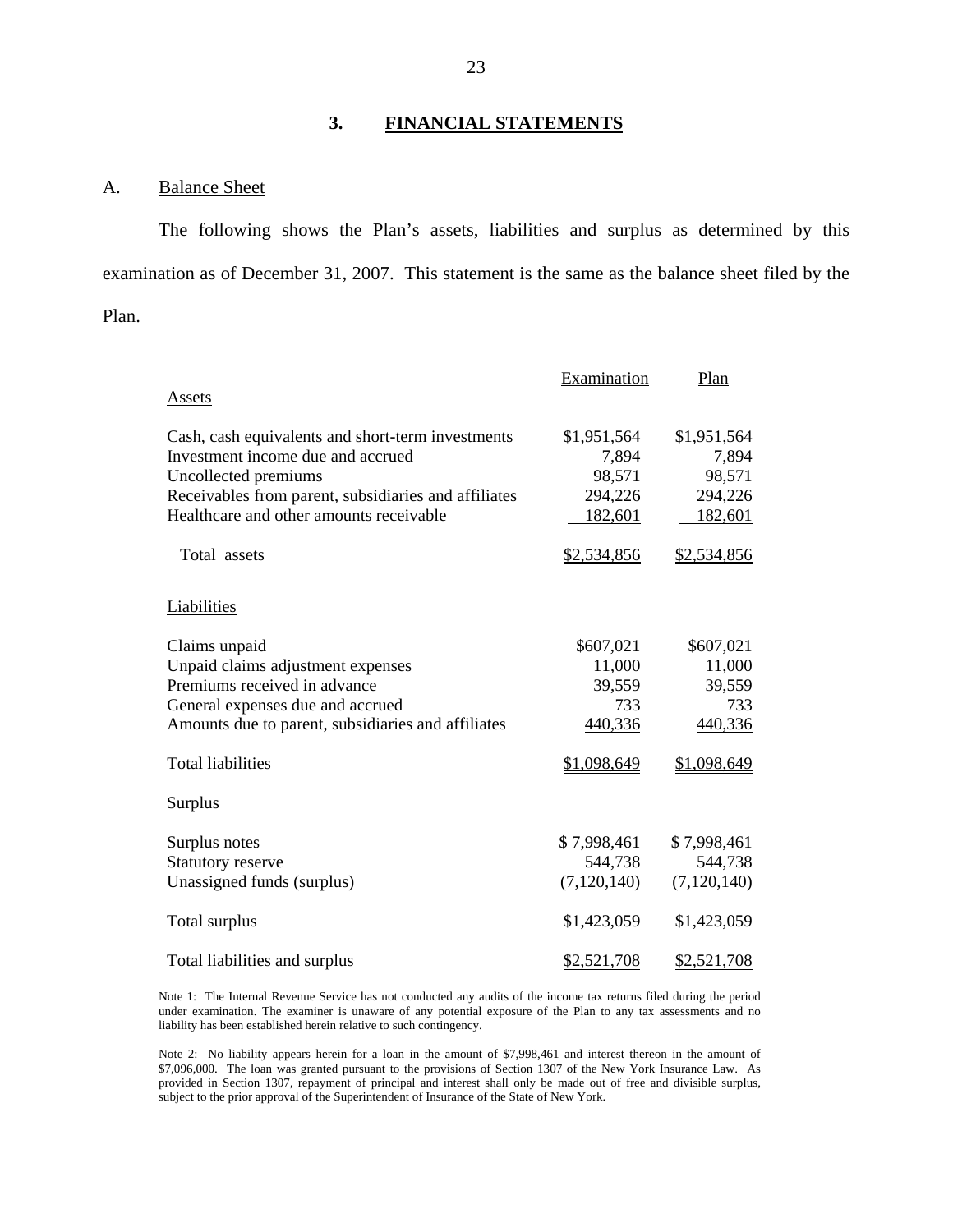## <span id="page-25-0"></span>B. Statement of Revenue and Expenses

Capital and surplus increased \$1,063,744 during the period under examination, January 1,

2005 through December 31, 2007, detailed as follows:

## Revenue

| Revenue                                   |              |              |
|-------------------------------------------|--------------|--------------|
| Net premium income                        | \$11,675,124 |              |
| Net investment income                     | 132,530      |              |
| Net realized capital gain                 | 6,633        |              |
| Total revenue                             |              | \$11,814,286 |
| <b>Expenses</b>                           |              |              |
| Hospital and medical benefits             | \$7,448,758  |              |
| Prescription drugs                        | 1,259,014    |              |
| Other hospital and medical benefits       | 229,914      |              |
| Claim adjustment expenses                 | 167,203      |              |
| General administrative expenses           | 1,331,335    |              |
| Total expenses                            |              | 10,436,224   |
| Net income before federal income taxes    |              | \$1,378,063  |
| Federal and foreign income taxes incurred |              | 11,000       |
| Net income                                |              | 1,367,063    |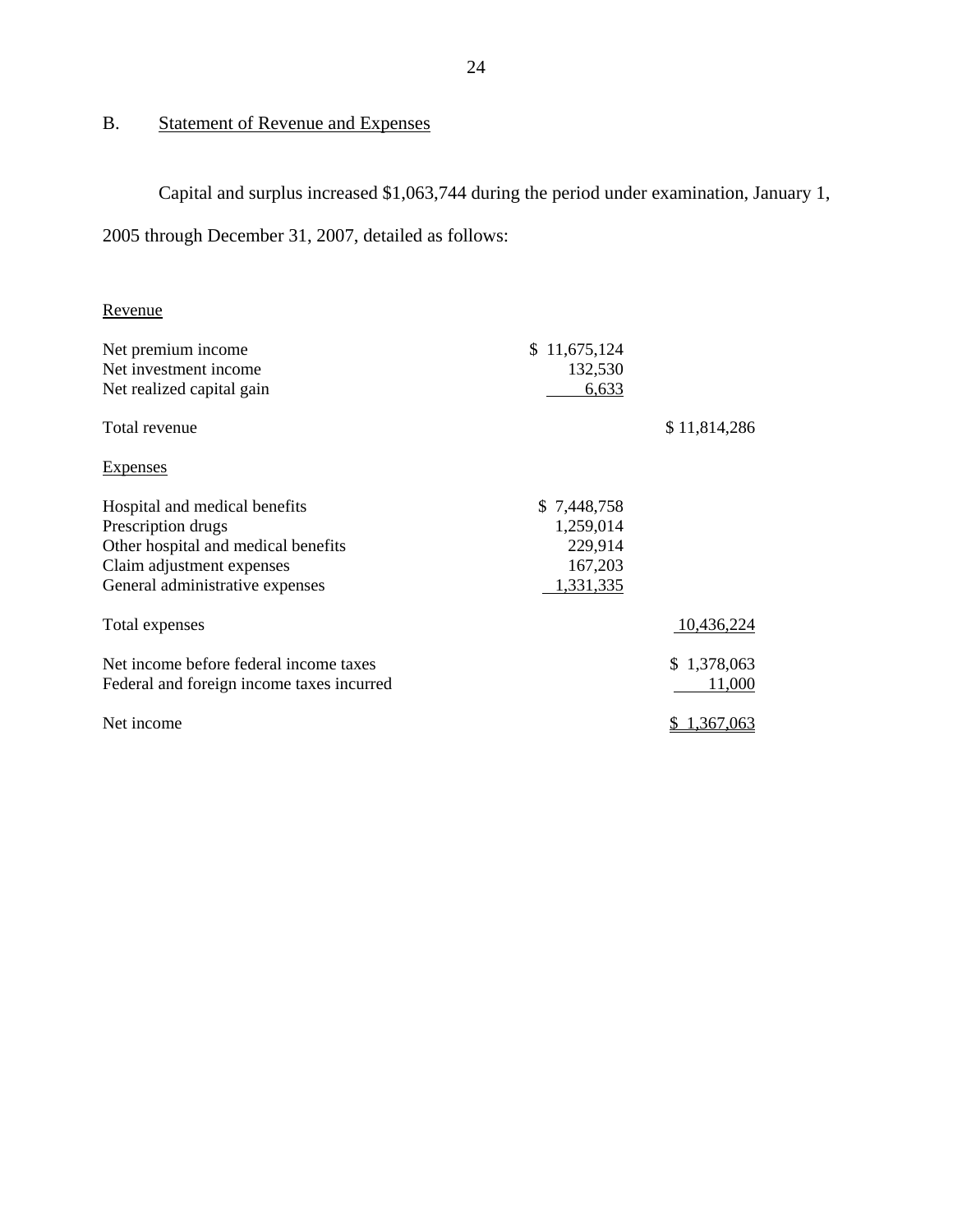#### Change in Capital and Surplus

| Capital and surplus per report on<br>examination as of December 31, 2004 |                     |                      | \$359,315   |
|--------------------------------------------------------------------------|---------------------|----------------------|-------------|
|                                                                          | Gains in<br>Surplus | Losses in<br>Surplus |             |
| Net income                                                               | \$1,367,063         | -S                   |             |
| Change in non-admitted assets                                            | 896,681             |                      |             |
| Aggregate write-ins for losses in surplus                                |                     | 1,200,000            |             |
| Net increase in surplus                                                  |                     |                      | 1,063,744   |
| Capital and surplus per report on                                        |                     |                      |             |
| examination as of December 31, 2007                                      |                     |                      | \$1.423.059 |

#### **4. CLAIMS UNPAID**

The examination liability of \$607,021 for the above captioned account is the same as the amount reported by the Plan in its filed annual statement as of December 31, 2007.

The examination analysis of the claims unpaid reserve was conducted in accordance with generally accepted actuarial principles and practices and was based on statistical information contained in the Plan's internal records and its filed annual statements as verified during the examination. The examination reserve was based upon actual payments made through a point in time, plus an estimate for claims remaining unpaid at that date. Such estimate was calculated based on actuarial principles, which utilized the Plan's experience in projecting the ultimate cost of claims incurred on or prior to December 31, 2007.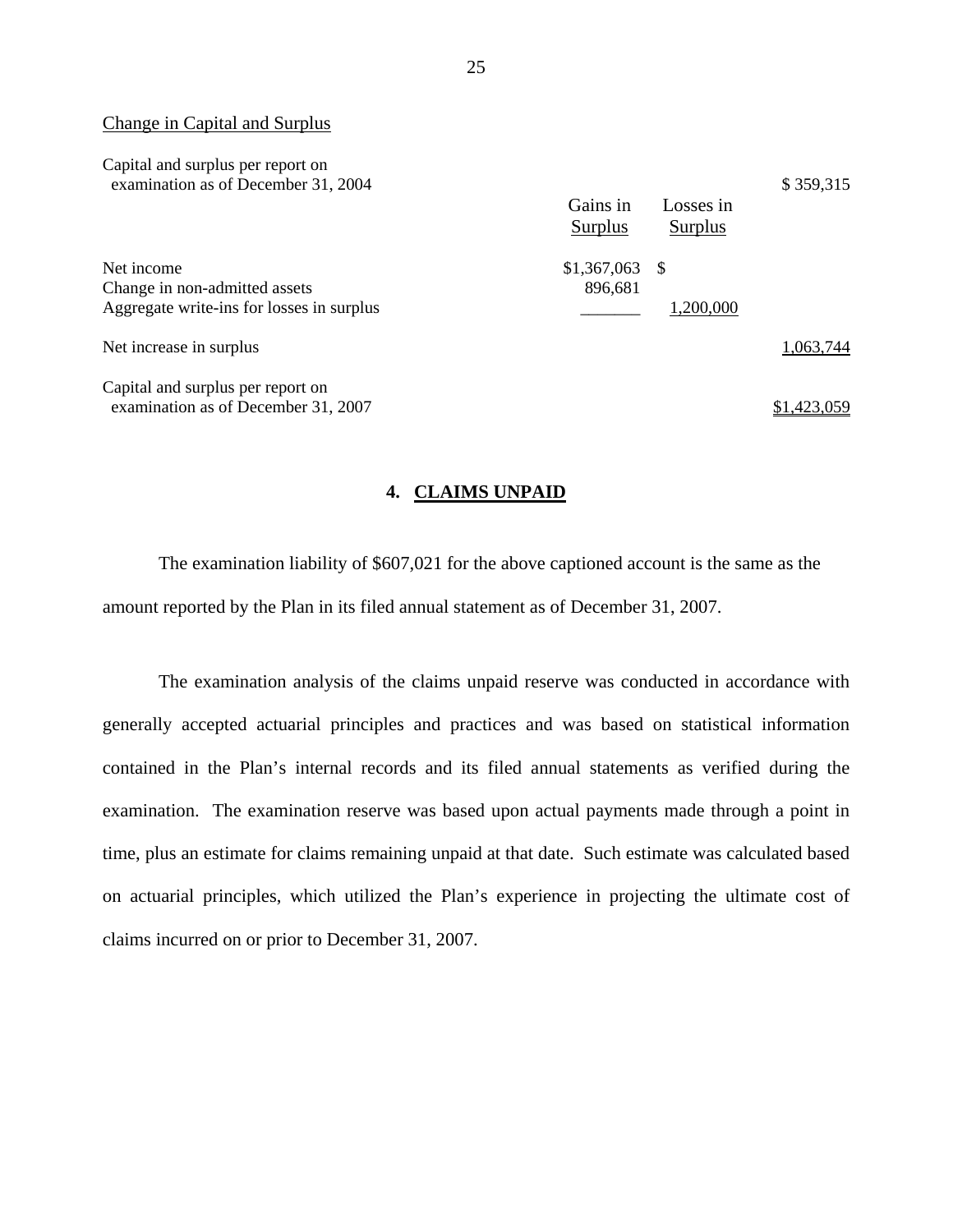#### **5. SUBSEQUENT EVENTS**

<span id="page-27-0"></span>In its June 30, 2008 filed quarterly statement to the Superintendent of Insurance, it was revealed that PAC was insolvent in the amount of \$(3,241,215). The insolvency grew to \$(17,967,951) as of September 30, 2008. PAC's losses in 2008 were mainly due to erroneous pricing assumptions for its EPO and PPO products. The resulting low premium rates caused a growth in membership from approximately 1,000 members reported at December 31, 2007, to approximately 25,000 members reported at September 30, 2008.

Management indicated that in 2007, RAHMO experienced membership losses to its principal Rochester area competitor's EPO offering. RAHMO's management responded with competitive PPO and EPO products developed and offered to employer groups by its affiliate, PAC. Assumptions were made relative to medical utilization that proved to be lower than the actual medical trend for those groups which purchased the products and resulted in significant under-pricing and underwriting losses on the part of PAC for its PPO and EPO products in the amounts of approximately \$17M and \$5.7M, respectively, for 2008.

In order to remedy PAC's reported insolvency of \$17,967,951 as of September 30, 2008, and to provide sufficient funds so that PAC's statutory surplus requirements were met, RAHMO proposed to transfer \$30,000,000 to its parent, MVPHP Holding Company, Inc. The \$30,000,000 would then be transferred to MVP Health Care Inc., the Ultimate Parent of both PAC and RAHMO. The Ultimate Parent would then transfer the \$30,000,000 down to PAC.

On November 7, 2008, the New York Insurance Department, based on the review of RAHMO's financial condition as reported in the June 30, 2008 quarterly statement, approved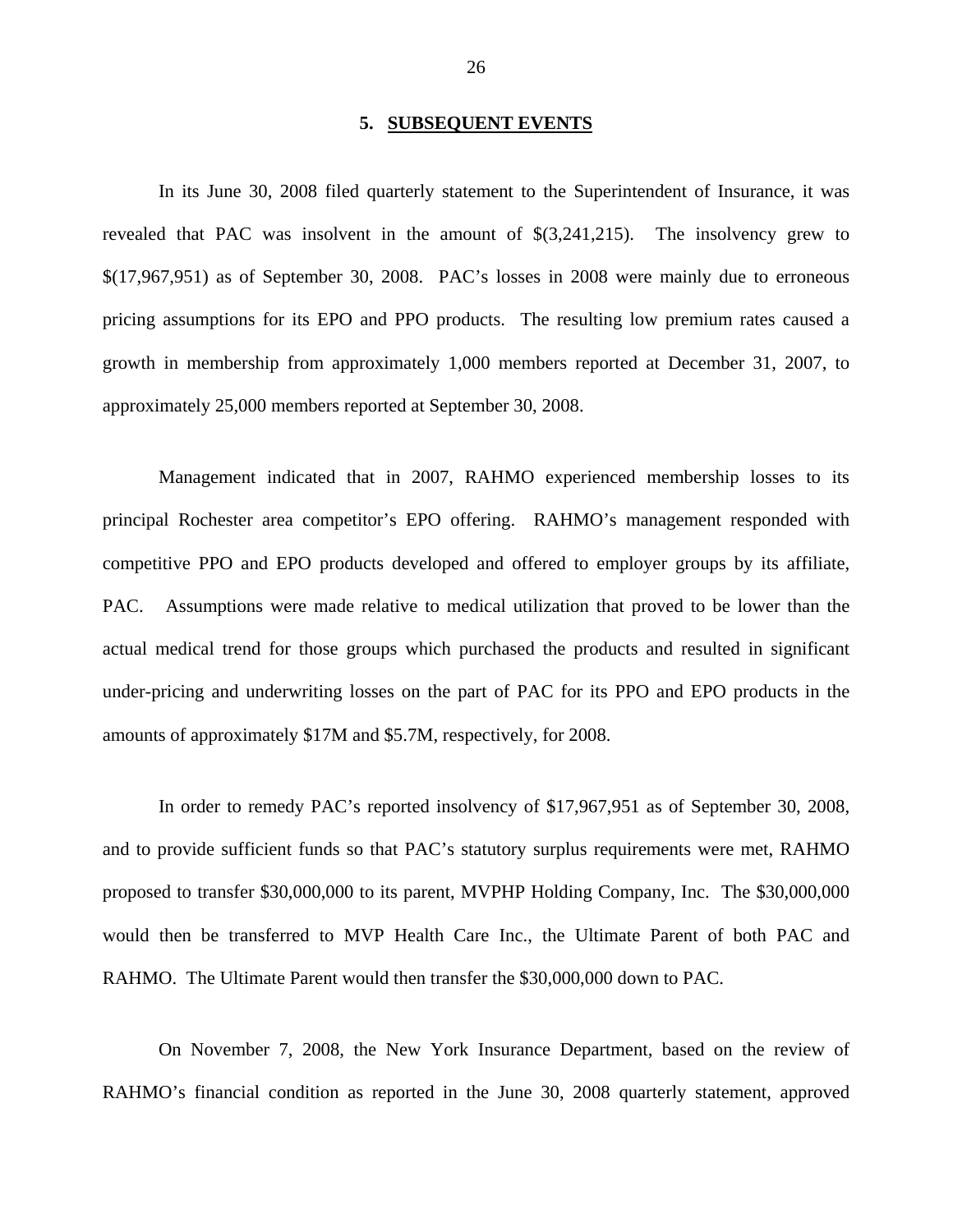RAHMO's request to transfer \$30,000,000 to MVPHP Holding Company, Inc. under the condition that the additional proposed transfers within the holding company system occur immediately, resulting in PAC's receipt of a \$30,000,000 infusion of funds. Additionally, on November14, 2008, RAHMO received an approval from the New York Department of Health for the same \$30,000,000 transfer.

On November 19, 2008, RAHMO transferred the \$30,000,000 through the holding company as detailed above. PAC received the \$30,000,000 on the same day which caused PAC to no longer be insolvent, or impaired.

Since the premium rates charged that gave rise to the substantial losses were inadequate, the New York Insurance Department directed PAC to submit an application for a premium rate increase, which became effective January 1, 2009.

As noted previously in this report, during the period July 1992 through July 1995, RAHMO provided funding to PAC by means of several New York Insurance Law Section 1307 loan agreements. The total amount of the loans and accumulated accrued interest were \$7,998,461 and \$7,096,000, respectively, as of December 31, 2007.

In a letter to this Department dated October 22, 2008, RAHMO requested approval to forgive all the principal and interest of the Section 1307 loans that it had with PAC. On November 8, 2008, this Department advised RAHMO that the Department had no objection to the forgiveness of these loans and their respective interest. On November 10, 2008, RAHMO's board of directors approved the forgiveness of the Section 1307 loans and interest it made to PAC.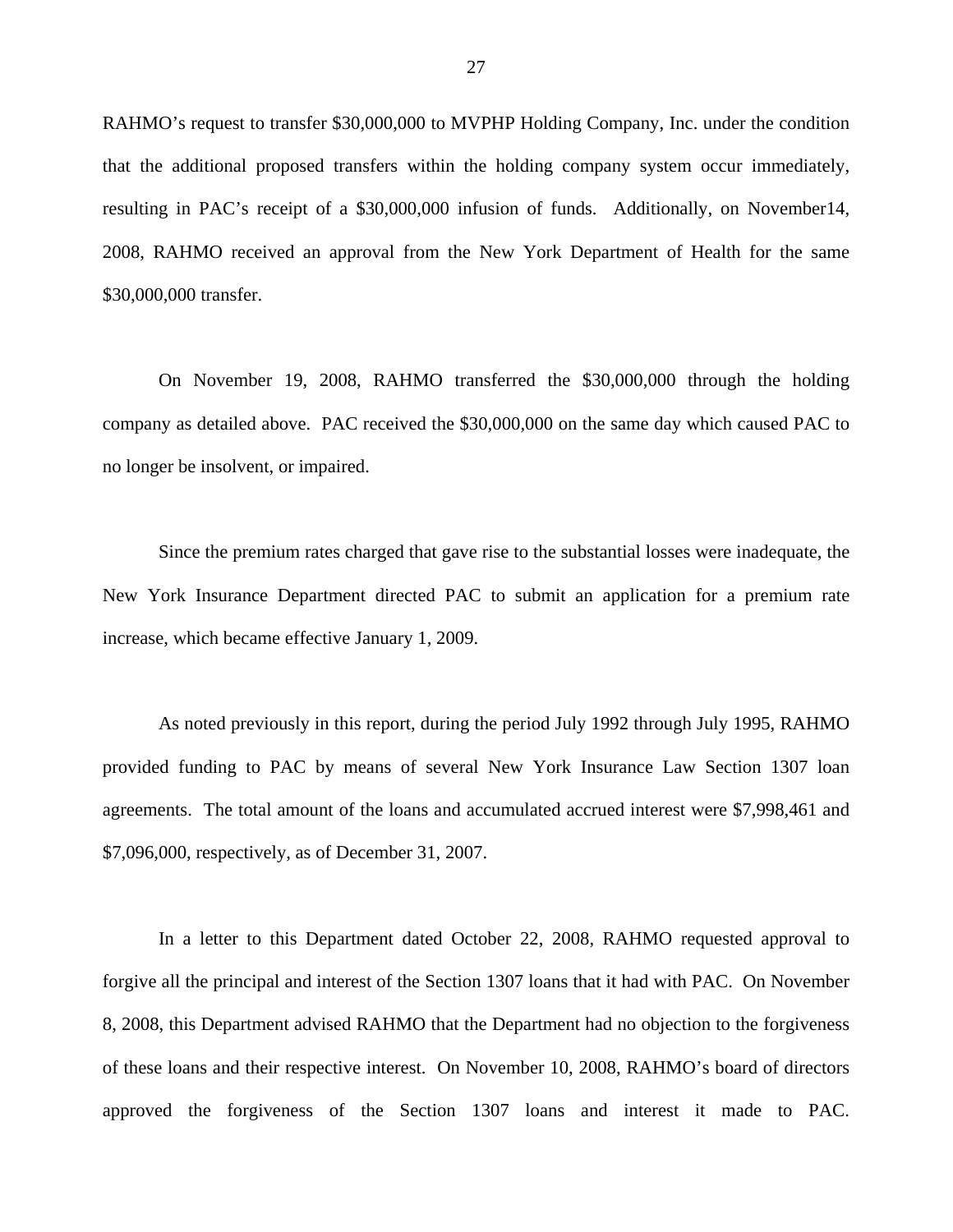#### **6. COMPLIANCE WITH PRIOR REPORT ON EXAMINATION**

The prior report on examination as of December 31, 2004, contained five (5) comments and recommendations. The comments and recommendations of the financial condition examination and the information systems review are detailed as follows (page numbers refer to the prior reports):

**ITEM NO. PAGE NO.** 

#### Board of Directors

1. It is once again recommended that the Plan set up a system of staggered terms for its directors. 4

The Plan has complied with this recommendation.

2. It is recommended that the Plan restructure its board of directors so that its public and member representatives are composed in equal number in compliance with Section  $4301(k)(1)(A)$  and (B) of the New York Insurance Law. 6

The Plan has complied with this recommendation.

#### Evergreen Clauses

3. It is recommended that the Plan refrain from entering into contracts with its officers that contain evergreen clauses that are in violation of Section 4312(b) of the New York Insurance Law. 11

The Plan has complied with this recommendation.

#### Reinsurance

4. It is recommended that PAC amend its reinsurance contract with Zurich American Insurance Company to include the wording prescribed by Section  $1308(a)(2)(A)(i)$  of the New York Insurance Law. 14

The Plan has complied with this recommendation.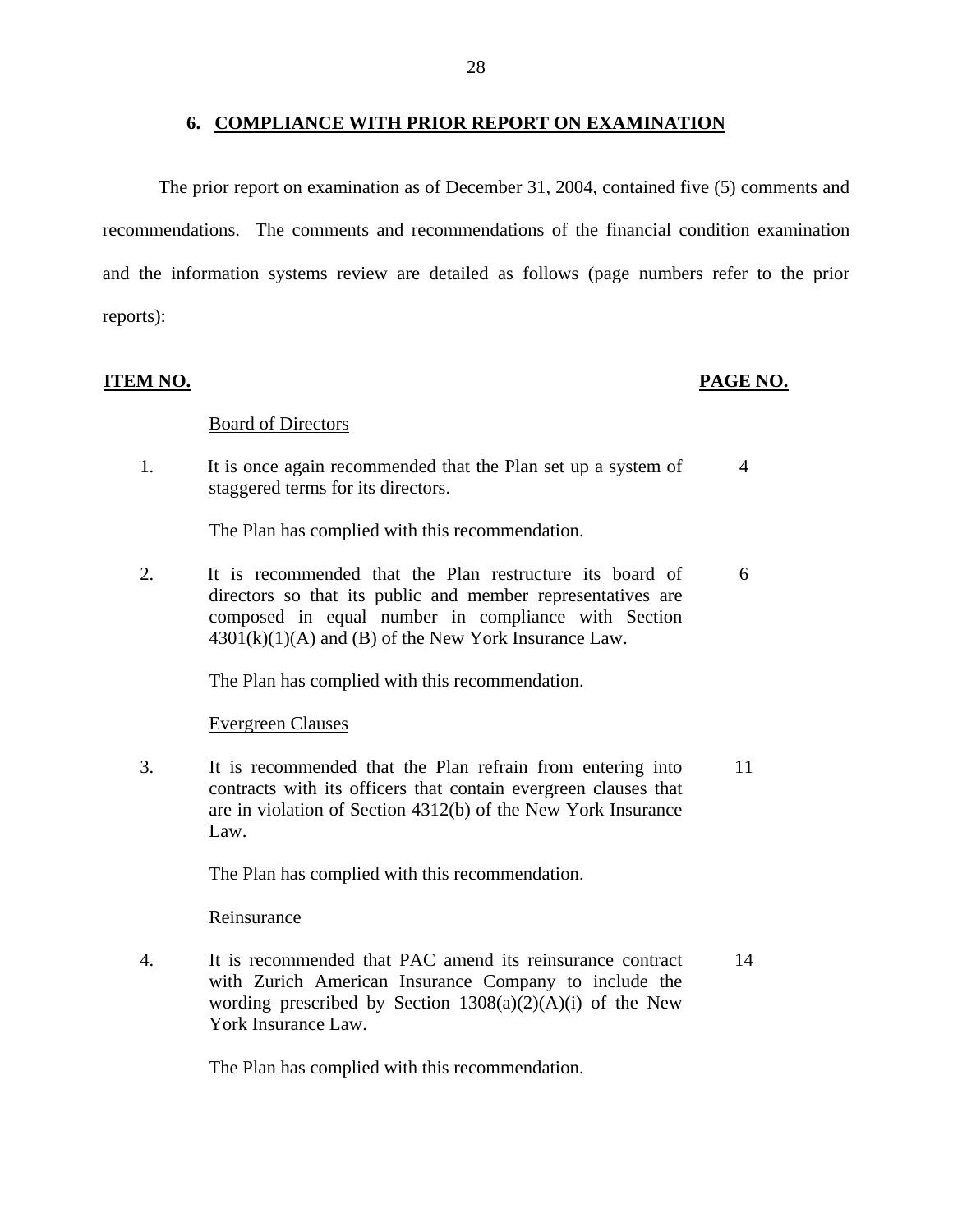## **ITEM NO.**

## **PAGE NO.**

Administrative Services Agreement

 5. It is recommended that PAC comply with the requirements of 18 Section 1505(d) of the New York Insurance Law and act to obtain approval from the Superintendent of Insurance relative to its administrative services agreement with RAHMO.

The Plan has complied with this recommendation.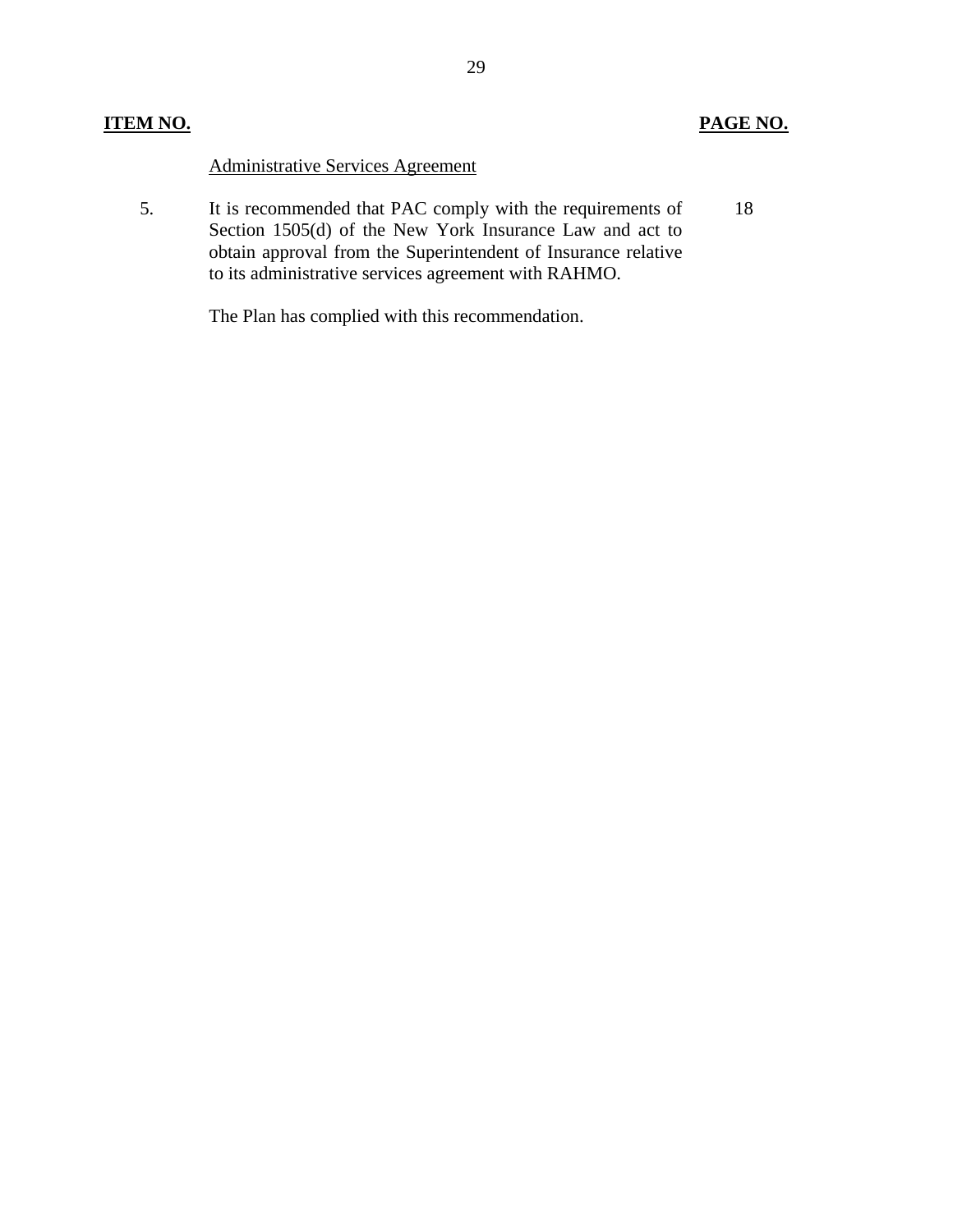## **7. SUMMARY OF COMMENTS AND RECOMMENDATIONS**

### <span id="page-31-0"></span>**ITEM**

### **PAGE NO.**

### A. Consolidated Tax Agreement

It is recommended that the Plan, in the future, comply with the 18 requirements of Section 1505(d) of the New York Insurance Law and Department Circular Letter 33 (1979).

#### B. Allocation of Expenses

It is recommended that the Plan apply the guidelines included 21 in SSAP No. 70 of the NAIC Accounting Practices and Procedures Manual and Part 107 of Department Regulation 30 (11 NYCRR 107.3) by revising and updating its expense allocation methodology to reflect an appropriate allocation among the proper annual statement expense groupings within the Underwriting & Investment Exhibit of the Plan's annual statement.

### C. Abandoned Property Law

It is recommended that the Plan comply with the (publishing 22 of) notice requirements of Section 1316(3) of the New York Abandoned Property Law.